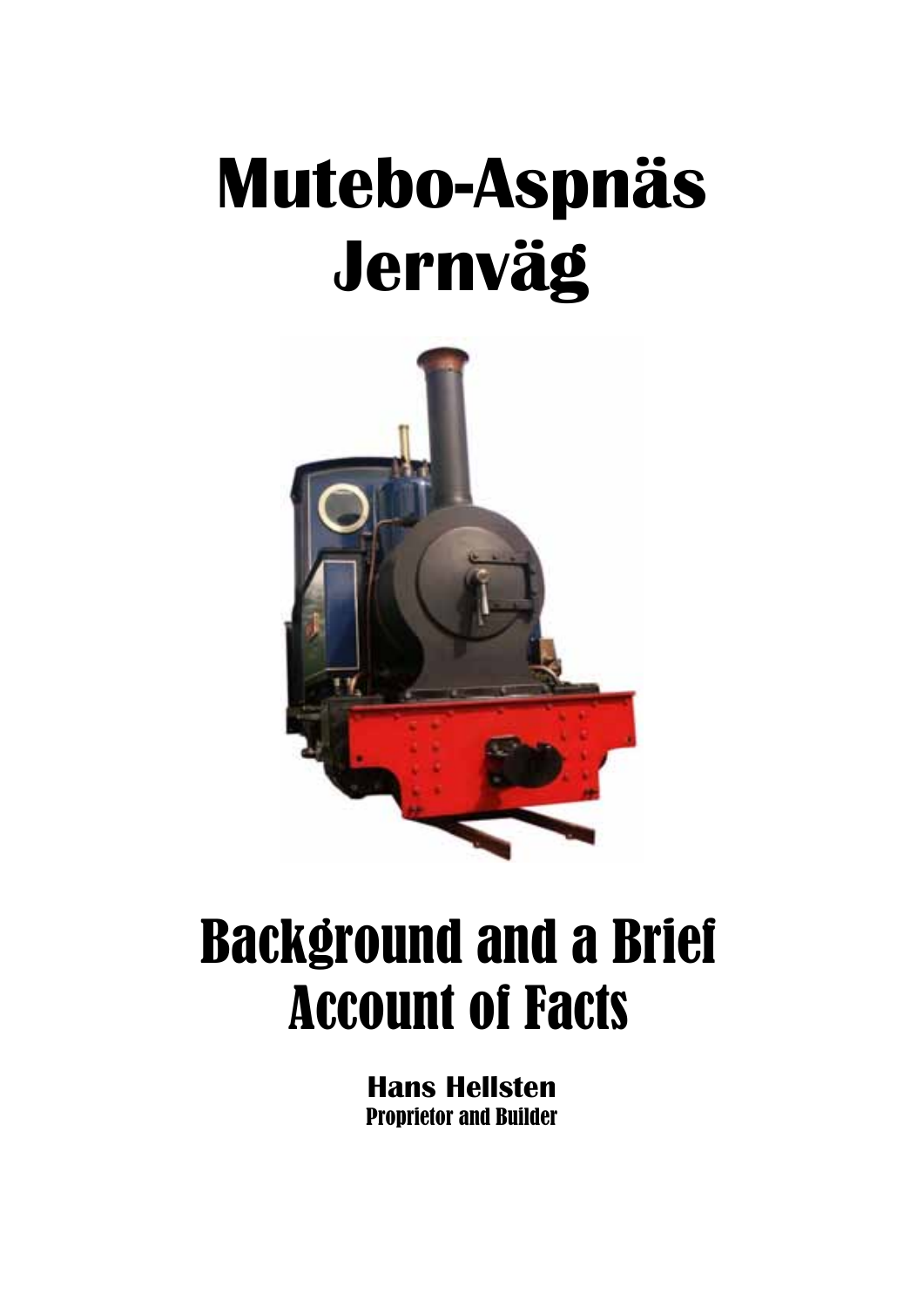Miniature railways are common in the Great Britain. Also, there are several in Switzerland, Germany, Holland and in the US. In most other countries they are rare. In Sweden, three such railways are open to the general public, viz. "Sandlidsbanan" outside Borås; one at the State Railway Museum in Gävle; and this one.

Miniature railways are an old phenomenon. It started as a curiosity in the end of the nineteenth century. Miniature railways did also find some local use for goods transports. Originally the gauge was 15" (381 mm) allowing 50 and more passengers. Some of these original railways still operate.

In the twentieth century smaller scale model trains appeared. In Sweden we are all familiar with electric model trains in gauge H0, i.e. in the scale 1:87. However, the British hobby of "Model Engineering" did not spread much in Sweden. This was leisure activity amongst thousands. Men, with a variety of professions like engineers, mechanics, lawyers, doctors, and the like, constructed a mechanical amateur workshop in their home, with a small lathe and drilling machine. There they spent the long winter hours before the advent of television. The products were

models of steam engines – typically in scales 1:16 or 1:12.

The prototype engines could be locomotives, ship engines, steam tractors, or stationary engines. The models were true miniatures of the real thing, operating on steam, fired with coal and strong – not toys. Such models are called live steam – "echtdampf" in German. Mainly in the United Kingdom, at the zenith of the hobby, there was some hundred model engineering clubs. Many still exist and they operate their own train tracks for running the model engines. Standard gauge models loco in the scale  $1:12$  runs on 5"  $(127)$ mm) gauge track and may weigh 100 kg.

It is not clear whether the model engineering hobby is a growing or diminishing movement. The hobby has evolved and changed form. Forty years ago the live steam models always were hand-made out of scrap metal and iron and bronze sand castings to be machined by the model engineer. This took a very long time – 2000 hours or even more. Just a few people have that time (or patience) today. With modern CNC machines, beautiful machining can be done to a relatively small cost. Thus today many of these models can be bought as kits for self assembly.

Another trend today is that miniature railways, i.e. railways with very large scale models used for carrying real passengers, are becoming common. Today, these railways are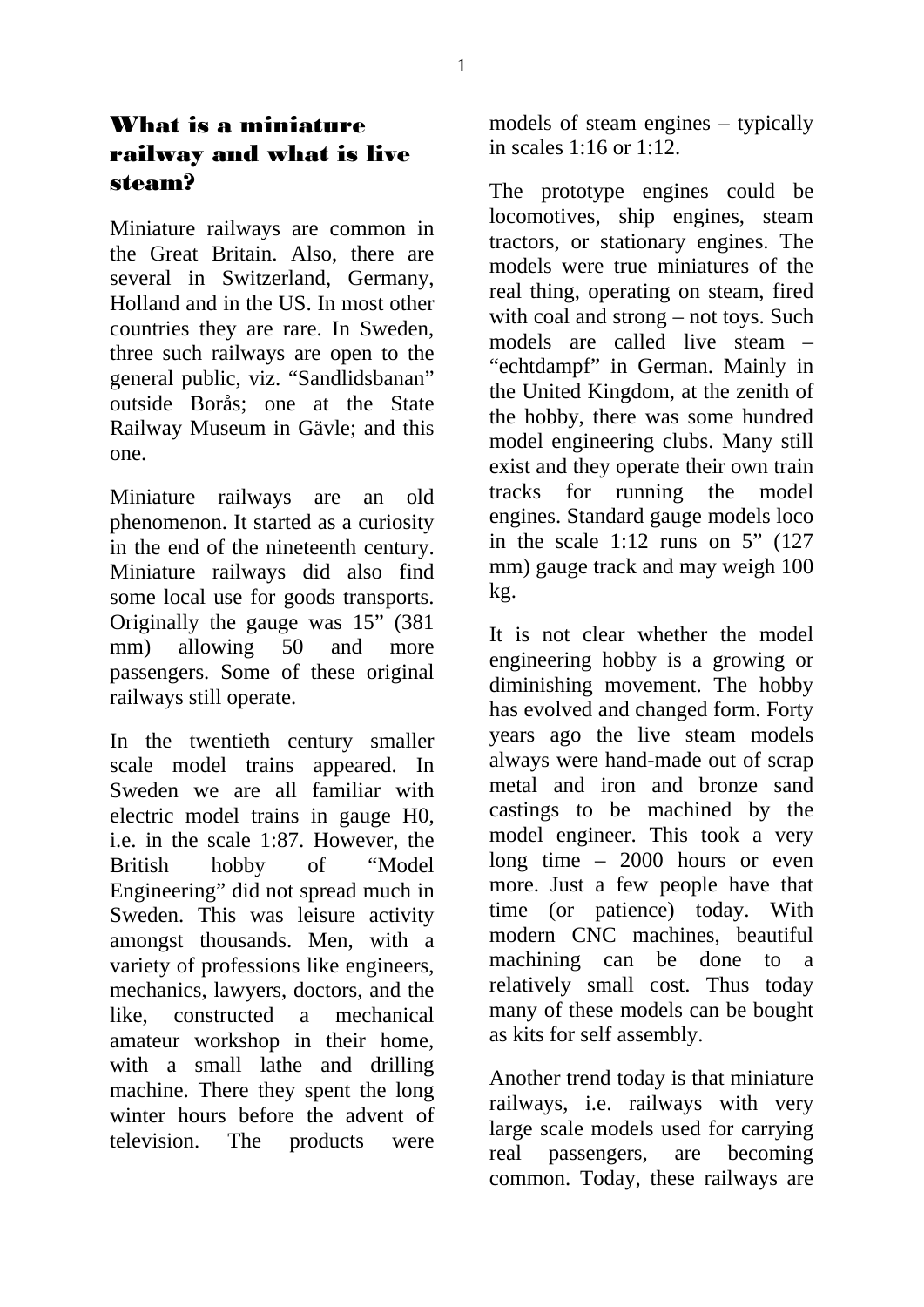built in gauges  $7\frac{1}{4}$ " (184 mm - this gauge is scale 1:8 for standard gauge and is the one used at Mutebo-Aspnäs Järnväg), 10 ¼", 12 ¼", 15" and 18". The locomotives for these railways will be large and weigh from hundred kilos to several tons. Apart from CNC machining, there are today improved techniques for quality welding and for precision cutting of steel plate. Exploiting the new techniques in boiler manufacturing for instance, the boiler will be just as functional and safe, but much faster to produce than an old riveted boiler. In all, it is possible to build large miniature engines with much less effort than before.

Nostalgia activities are probably a useful thing helping people to put the modern society in a bigger context. One should have the deepest possible respect for the enormous technical and social development which has occurred in today's society. However modern technology is scaringly streamlined and efficient and provides little understanding of its internal workings. Experiencing steam engines and former days transportation technology helps in giving perspective to its modern counterparts and hopefully to uphold the interest in taking these even further. It is thus hoped that a visit to Mutebo-Aspnäs Jernväg could be of some little benefit and joy in these respects for children of all ages.

# My history

When 12 years old, I came across the model engineering hobby in the form of a book "Miniature Locomotive Construction" by Martin Evans. Most of the English I did not understand, but I grew fascinated by the possibility of making engine miniatures. Plans for quitting school and training to become an instrument maker were stopped by my parents. Later, as a university student, I equipped a spare room in my grandmother's flat in Stockholm with a small lathe and milling machine and started building a  $7\frac{1}{4}$ " gauge locomotive in the little spare time I had. After 20 years a friend eventually completed it, and I ran it on the "Sandlidsbanan" outside Borås. I bought a minibus to facilitate transport of the engine in order to use this very nice track layout. However, it was a lot of effort to load the train into the bus and go off to the track. The idea emerged that I would build my own miniature railway.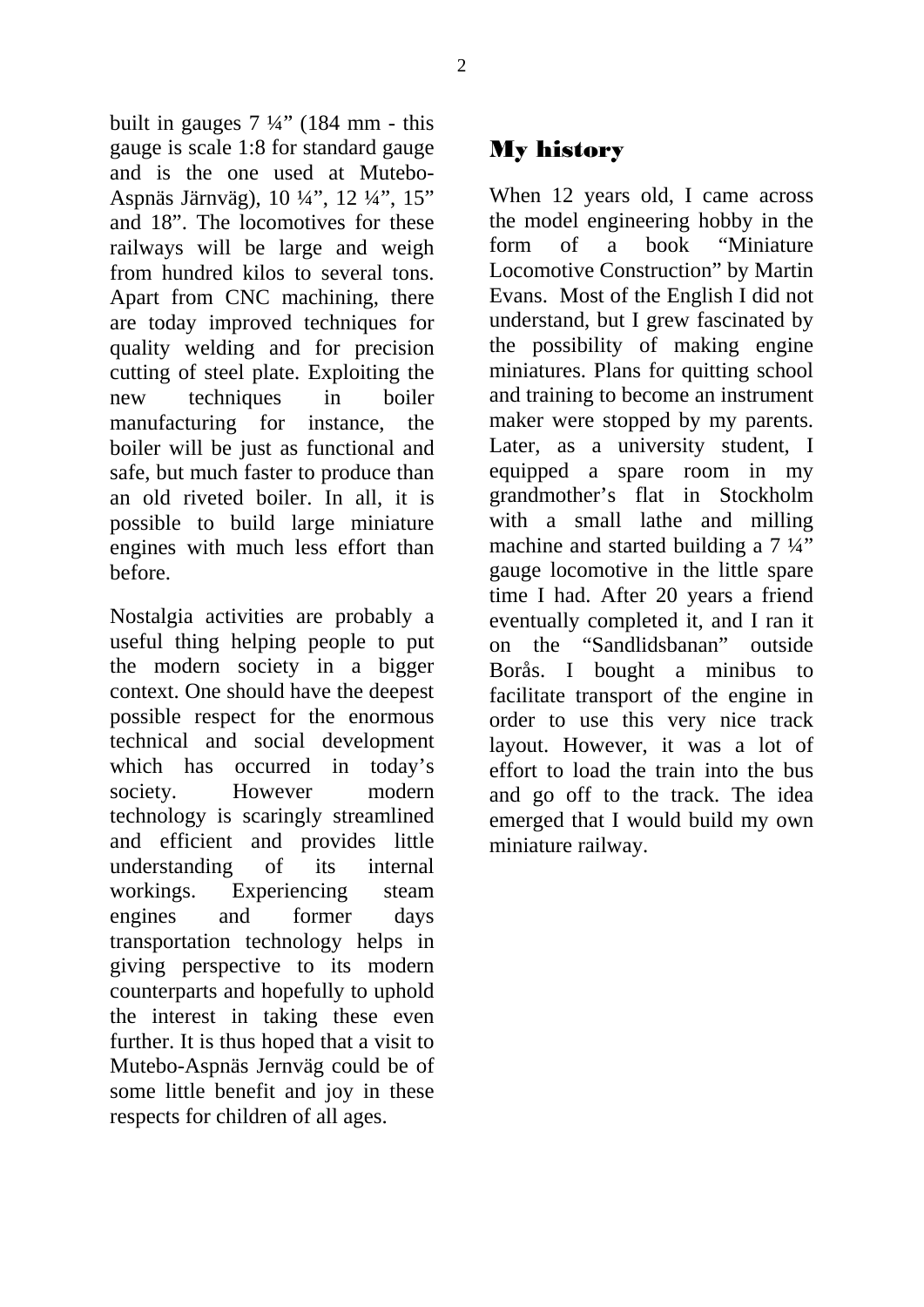

*Figure 1:* Railway Layout: 1. Visitor's Parking; 2 Main Terminus; 3. Café; 4. Theatre; 5. Living House; 6. Meeting Loop "Mutebo Nedre"; 7. Turning Loop "Mutebo Öfvre", with workshop, engine shed and sidings.

Thus, I and my wife Monica started to look for a house in the countryside, sitting in a piece of land suitable for a railway project.

In 1997, in the rush of being the first to get the present house, the inspection of the surroundings had to be a quick one. A later more careful survey revealed elevations making the subsequent construction more complex than appreciated. Also the land premises had to be extended by acquiring an adjoining farm field. By this addition our land lot has a total area of about 10 000 sqm.

For me personally, a railway for your exclusive individual use would not be fun in the long run. There must be some basic reason which

compels you to all labour of keeping the railway in good shape year after year. One such can be forming a club as is done in the UK. However I and my wife were appealed by "commercial" running. We wanted to keep the railway for the general public with the sensation that people actually are paying for what we offer. I run the railway and my wife a small café adjoining. We have both much enjoyed this combined concept, having received 18000 guests up to the present time, which is 7 seasons of running 3 hours in Saturdays and Sundays during June to August. All visitors have been a true joy to meet; many have become regulars visiting us over and over again, and some our dear friends.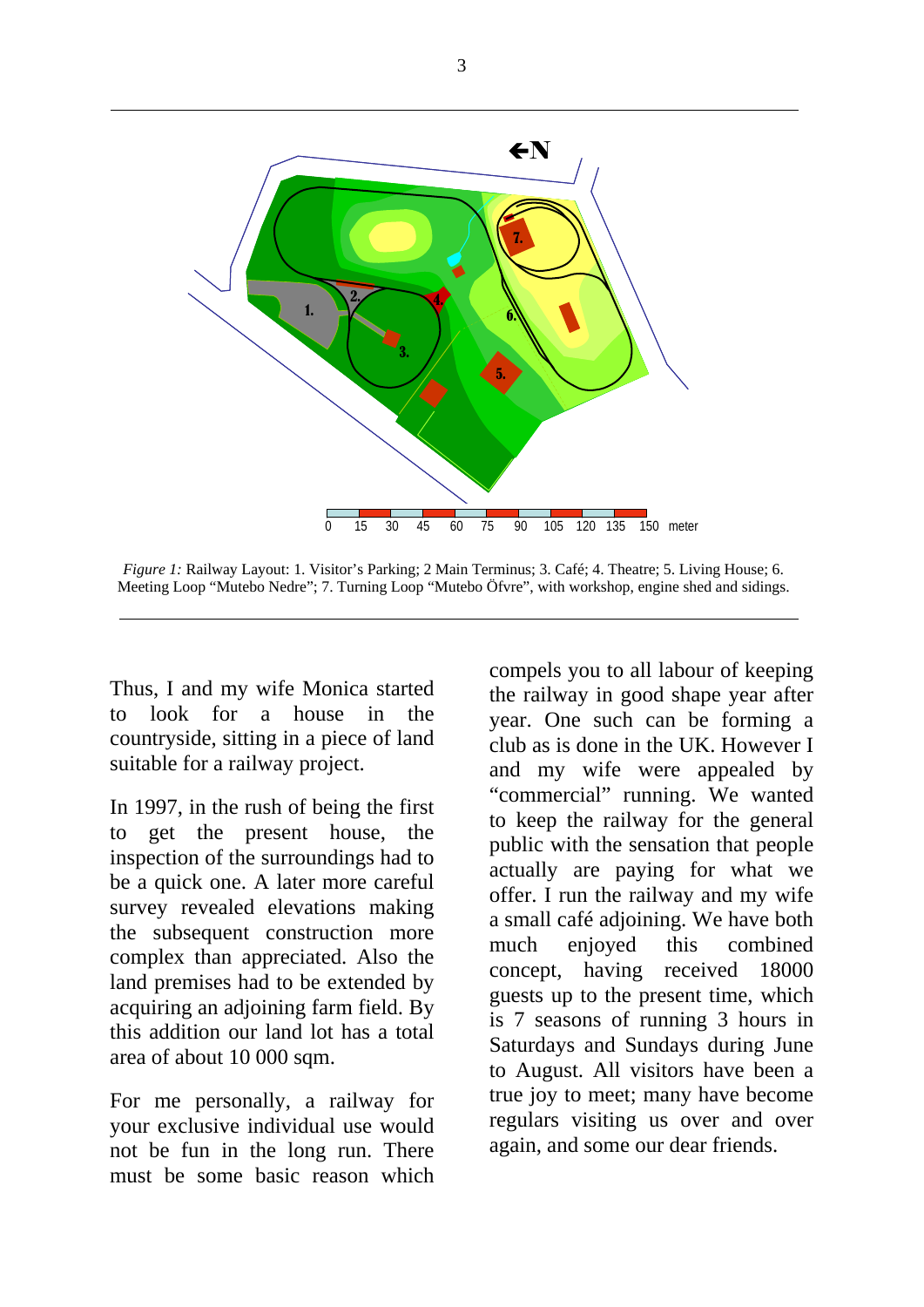# Layout and operation

The farmer selling the adjoining field knew a small digging enterprise run spare time by a fire fighter and his son. He also knew about a small family enterprise running a gravel pit. The digging firm was closing down so for them to take on making the earth works, construction had to start right away, which was in 1997. So moving into the house was mixed with land survey, planning and the railway construction.

Laying out the railway a number of things had to be considered. There should be a terminus with the adjoining café, and there should parking places for the public. The layout had to cope with the height differences of around 7 meters from one end of our premises to the other. Also the living house should be separated from railway layout in order that the railway traffic should not intrude on the family private life. Moreover there had to be a supplement of suitable water for steam operation. There had to be a workshop and a storing place for the rolling stock and also arrangement for lifting trains into the workshop for storage and service.

The layout is showed in Figure 1. Basically our land lot is divided into two relatively level plateaus with a slope in between. The bottom plateau is the former farm field where the terminus café and parking place now is. Here the railway makes one complete loop. It then winds on a bank to the higher plateau where there is another turning loop. Here there is a building adapted as a workshop and rolling stock storage. There are also service tracks leading to ash pit, engine shed, sidings and a traverse crane by which engines and coaches are shifted into the workshop and additional stables.

Midpoint on the track there is a passing loop.

The turning loops allows for continuous running while at the same time a complete tour uses part of the track two times in different directions giving variation to the tour in spite of a limited track length. The length of the railway excluding sidings is 450 m, while a complete tour is 700 m. Due to the fairly slow process of climbing the incline, a tour takes a quarter of hour. The passing loop makes two-train operation quite interesting, with the down train holding and letting the up train pass at this spot. Supporting two-train operation there is semaphore signal system based on the line blocking principle. It will be described in more detail later on.

The overall height variation to be encompassed by the railway is 6.1 meter. In view of the limited track length this difference is significant. To reduce gradients the entire lower loop is elevated to a constant level by extensive banking. The remaining height to the upper loop is thereby 5 meters. The turning loop curves have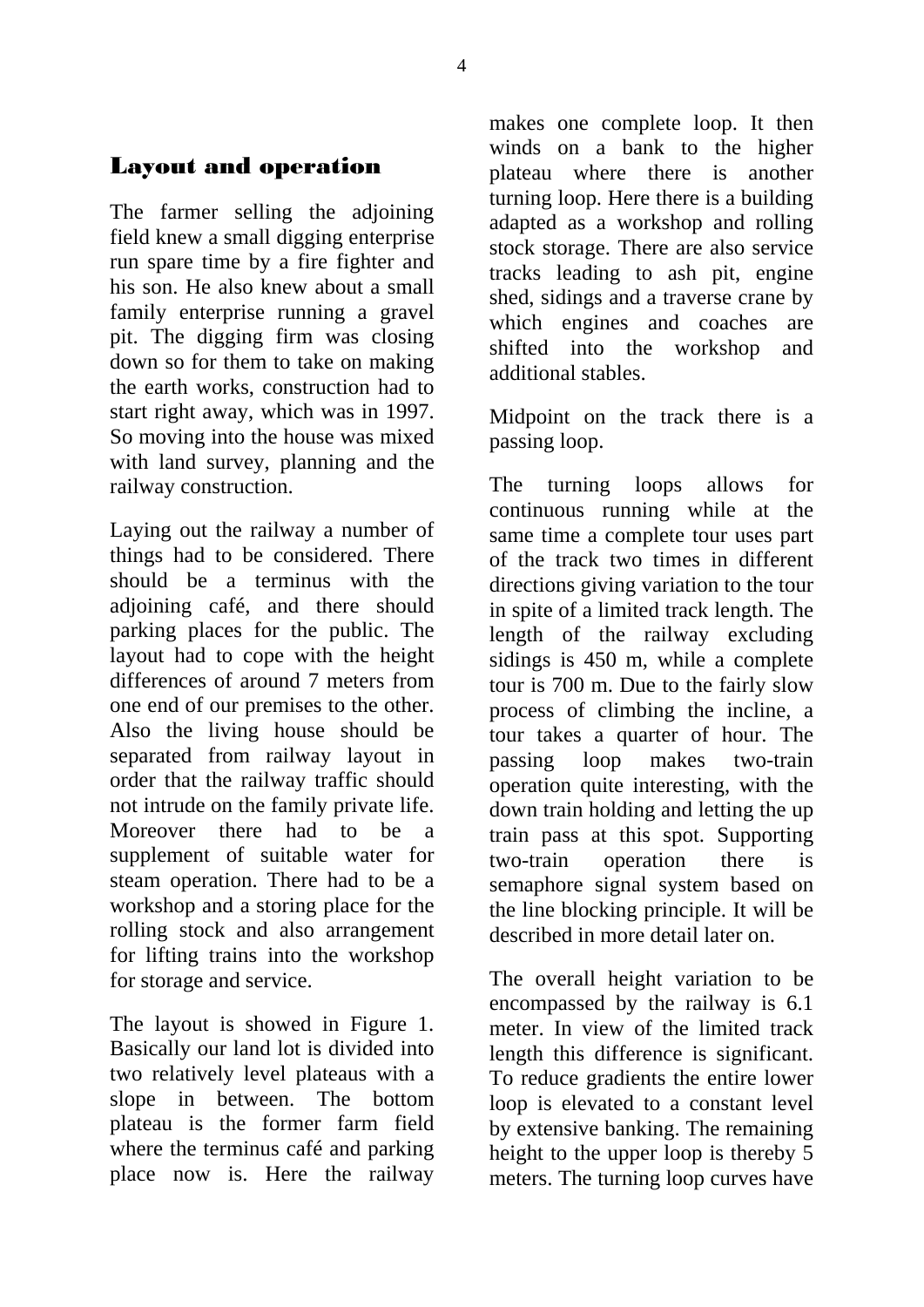

*Figure 2a:* Construction of passing loop showing several elements of track construction. Before laying into place, the track is preassembled with only one rail attached. It is thus still highly flexible and can be sprung to its proper location (with the proper bends) and weighted down with stones as required. Reference stake pins are then located at some offset besides the track. In the picture, also note stop signal showing clear and signal box for driver control of signals.

15 meters turning radius, while curves on the open stretches have a slightly larger radius. For the 15 meter curves the gradient is relaxed by 1% and for the curves on the open stretches by 0.9%. The gradient on the straight stretches thereby becomes be 2.4% while the gradient is 1.4% and 1.5% respectively on curved stretches.

Some miniature railways are built with aluminium rails. Mutebo-Aspnäs Jernväg uses steel rather aiming at a better friction on the steep gradients.

Going uphill with full load is exciting to both the driver and the passengers. Normal procedure is to start the train making the lower loop

first, thus encircling the café. The train proceeds slowly, whistling several times, making a show for people sitting in the café. The turn also provides some time for the driver to watch that boiler pressure is ample and stable for the coming severe uphill work. Several passengers do not understand where the track is heading. They become happily surprised when train approaching the terminus suddenly deviates, the throttle is opened up and the engine really starts working. Having made the first careful turn after the loop, the engine is notched up, speed increases and the sound of the engine pounding hard is familiar to everyone from child memories, the movies or television. The constant climbing is thrilling, the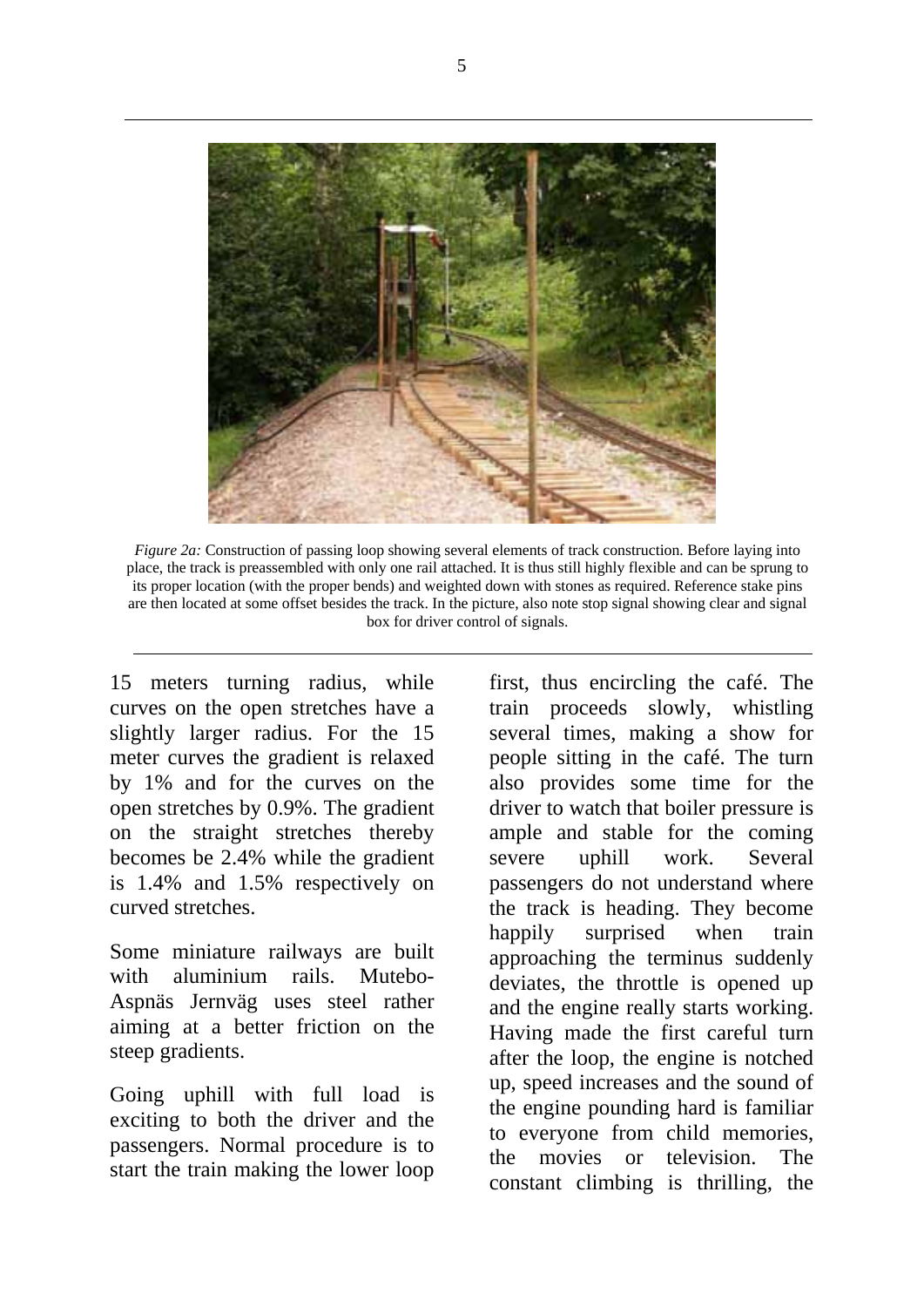

*Figure 2b:* Construction of passing loop showing several elements of track construction. With the stake pins of the foregoing figure providing reference, the track is removed and a shallow ditch in the track position dug, so the track can be sunk into the bank. Only then the second rail is attached. The photo shows the new track in this situation, before the final filling of ballast. A fiber cloth is present at the bottom of the ditch but cannot be seen in the photo. The new point has not yet been provided with its throw mechanism.

more so since the train largely run on banks, where you can look down to see how you gain height. An interesting psychological phenomenon is that people do not sense that the railway is so short. Quite often they believe they have travelled for two kilometres or more.

During the first years wheel slip due to wet rails was a concern. At that time the only useful motive power was the 4-6-0 passenger loco "Stanier "Black Five". In dry weather, train weights of 1200 kilos (excluding engine and driver) were possible. With the scale coaches this means trains with around 20 passengers, mixed children and adults, or a dozen adult passengers.

In wet weather my experience is that friction for Black Five is reduced so that just one third of this load can be taken when rails are wet. This is little more than the weight of the engine plus driver. It was originally impossible to run Black Five with even with the smallest passenger load in rainy weather. Installing an electric booster bogie on one of the coaches was an innovation which improved things greatly. Adhesion on the bogie increases with increased passenger load and the modern electronic speed provides the electric motors with excellent characteristics to minimize wheel slip.

The non-scale Roanoke petrol locomotive is also prune to wheel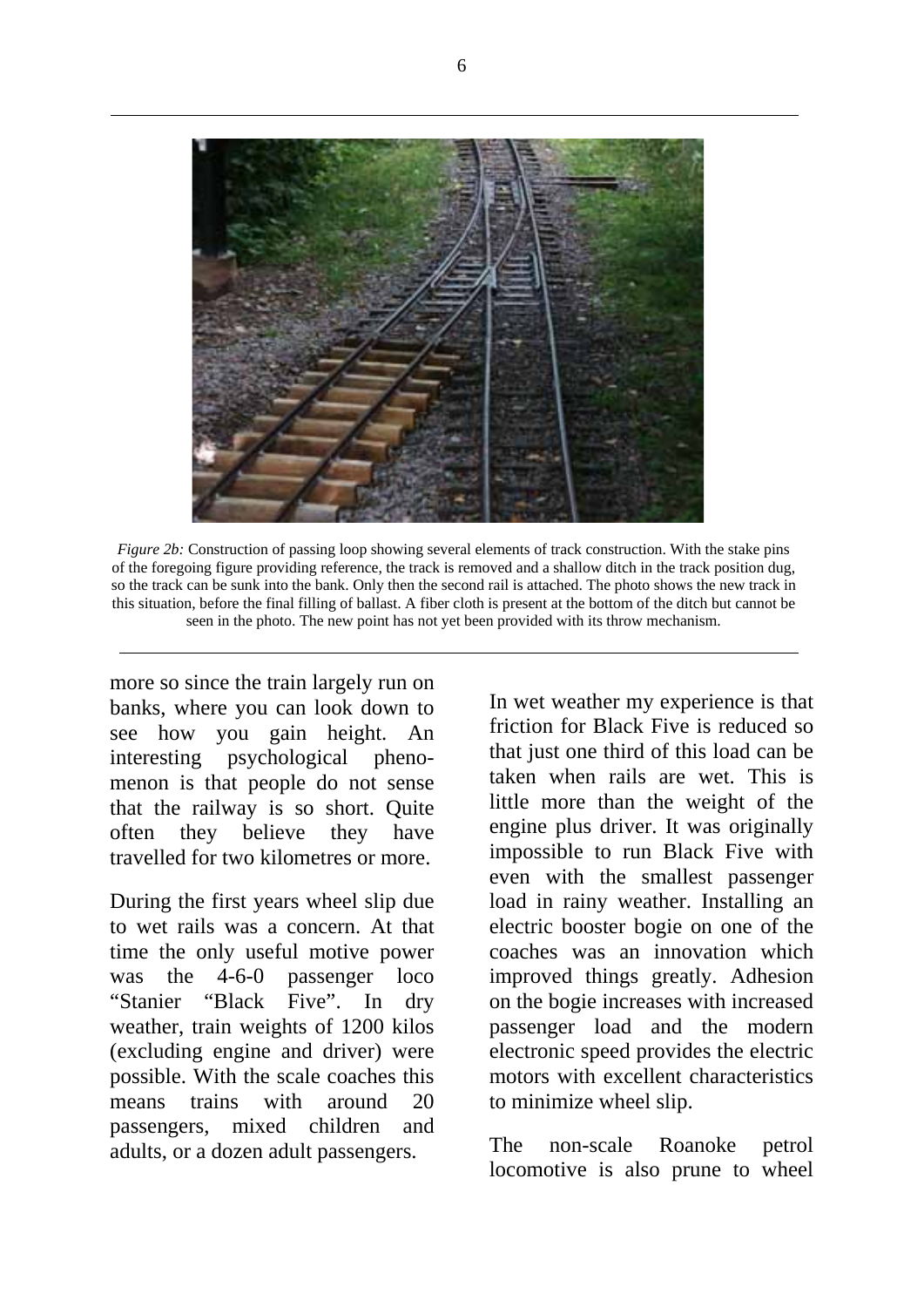slipping, but using sand it is a functional alternative to the Black Five combined with the electric booster. The load capacity for either alternative is maybe 600 - 800 kilos when weather is wet.

The non-scale Exmoor steam locomotive is much heavier than the other engines. The problem of wheel slipping with this engine is small. On occasions of heavy rain the engine can pull three non-scale coaches containing 16 people viz. a train of 1300 kilos without sanding.

For full-size railways, friction is reduced by the wetting of the rails, but only by – say –  $20\%$ . The difference in friction for models and full-size practice is due to the difference in the pressure excised by the wheels on the rails. For light models, this pressure is evidently not sufficient to overcome the viscosity of water - the water film remains intact preventing direct contact.

Rainwater is used for the boilers, adopting the 100 sqm workshop roof to collect it. There is a 3000-litre water tank in the shadow on the north side of the building. A 0.7 m diameter cone of fine wire mesh (the same material as used in the loco tank filters) clad inside by a synthetic fibre blanket filters the water. Experience is that the surface of the roof is sufficient for all demands. Today consumption is 300 litres a week (including watering of some plants), which requires an average rainfall of 3 mm a week.

There is a trestle crane over the railway by which scale engines can be lifted. The crane can move sideways on its own pair of rails crossing the railway track. There is a bridge extension to the elevated workshop track made of aluminium and thus easy to lift into place. Having shifted the trestle into place, the bridge is stuck in under it, attached to workshop track; the engine is lowered onto it and rolled into the workshop for storage and maintenance. It is 1 ½ hours of work oiling the engine, lifting it out of the workshop and onto the track and raising steam. There is another  $1\frac{1}{2}$ hours of work of cleaning the engine and lifting it into the workshop after running.

On the same crane rails there is an additional low slung trolley with 7  $\frac{1}{4}$ " rails forming a cradle that tips to meet the outside tracks or those on the floor of the additional shed. The trolley allows the Roanoke engine and the non-scale coaches to be brought outside in 10 minutes. The engine shed is a very small but insulated and heated building. The Exmoor steam loco can roll into it without lifting and it allows storage all year around.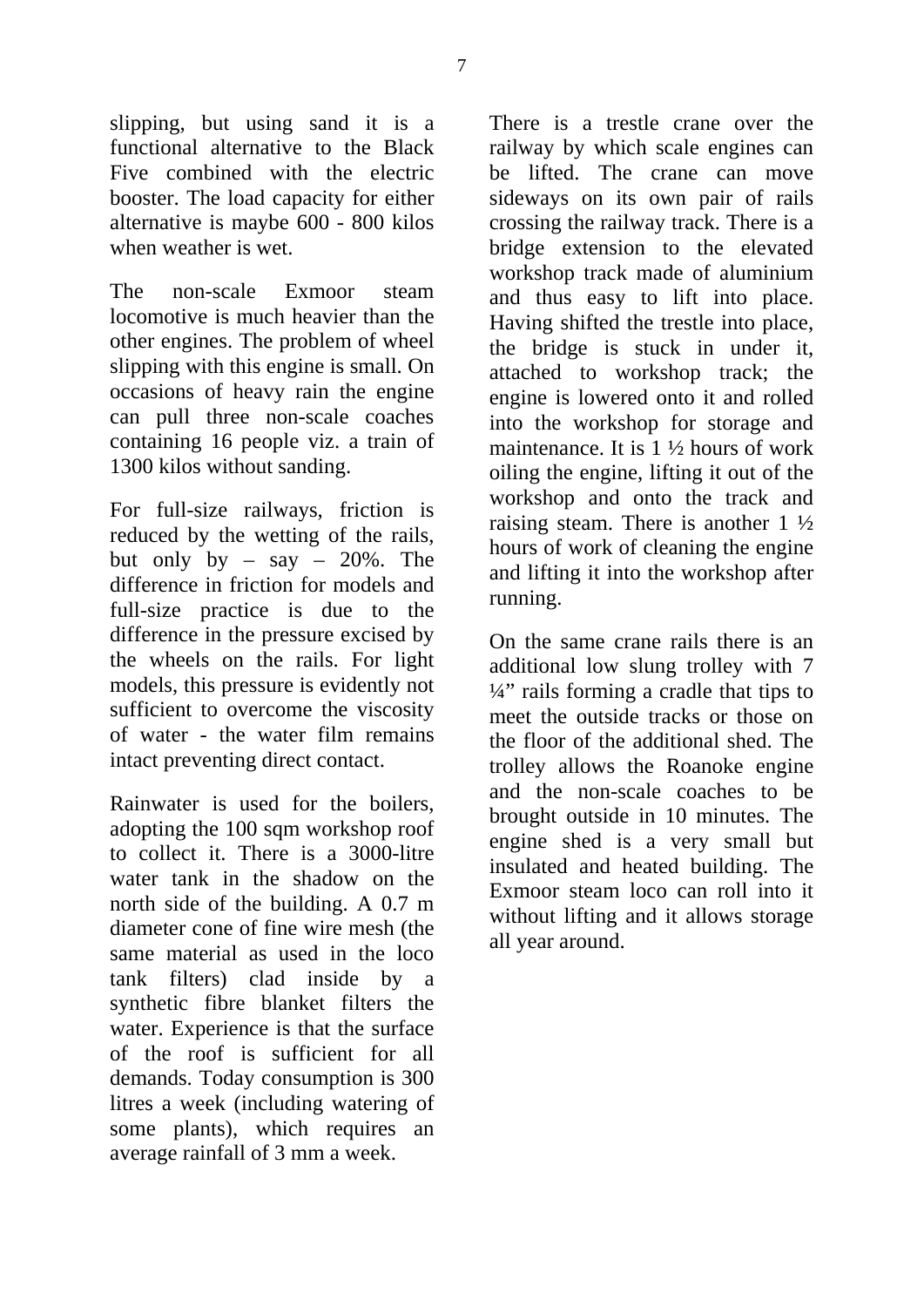#### Track construction

In contrast to the UK and the continent, Swedish annual climate changes must be taken into account in miniature railway construction. Swedish summers involve days or even extended periods as hot as in southern Europe. Autumns may include massive rainfall followed by freezing, leading to extensive ground frost. The effect of ground frost on roads in springtime is well known. The same effect can ruin the miniature railway track unless appropriate precautions are taken.

To minimize the effect of ground frost, drainage is very important. For the railway, large quantities of pure sand were available. The banks are

built around a core of this sand with additional drainage piping put in. To obtain a non-eroding surface a 0.2- 0.3 m layer of crushed stone is put on top of the sand. A vibrator was used extensively to pack all material. It has not been necessary to remove the original vegetation soil layer before putting on the sand. On the bank slopes a grass mixture intended for the sterile conditions of road banks was sowed. This mixture was originally obtained from the technical department of the Swedish Road Department. Later similar seed bought in a garden shop did not yield the same good results. All in all the banks have remained remarkably stable during the eight years since they were built.



*Figure 3:* The stop (red wing) and distant (yellow wing) semaphore signals are distantly operated by computer controlled electromechanical servos. The plastic tubing for communication and illumination power cables is plainly seen. In the photo the engine is Brasken pulling empty coaches complete with their smoke protecting canopies.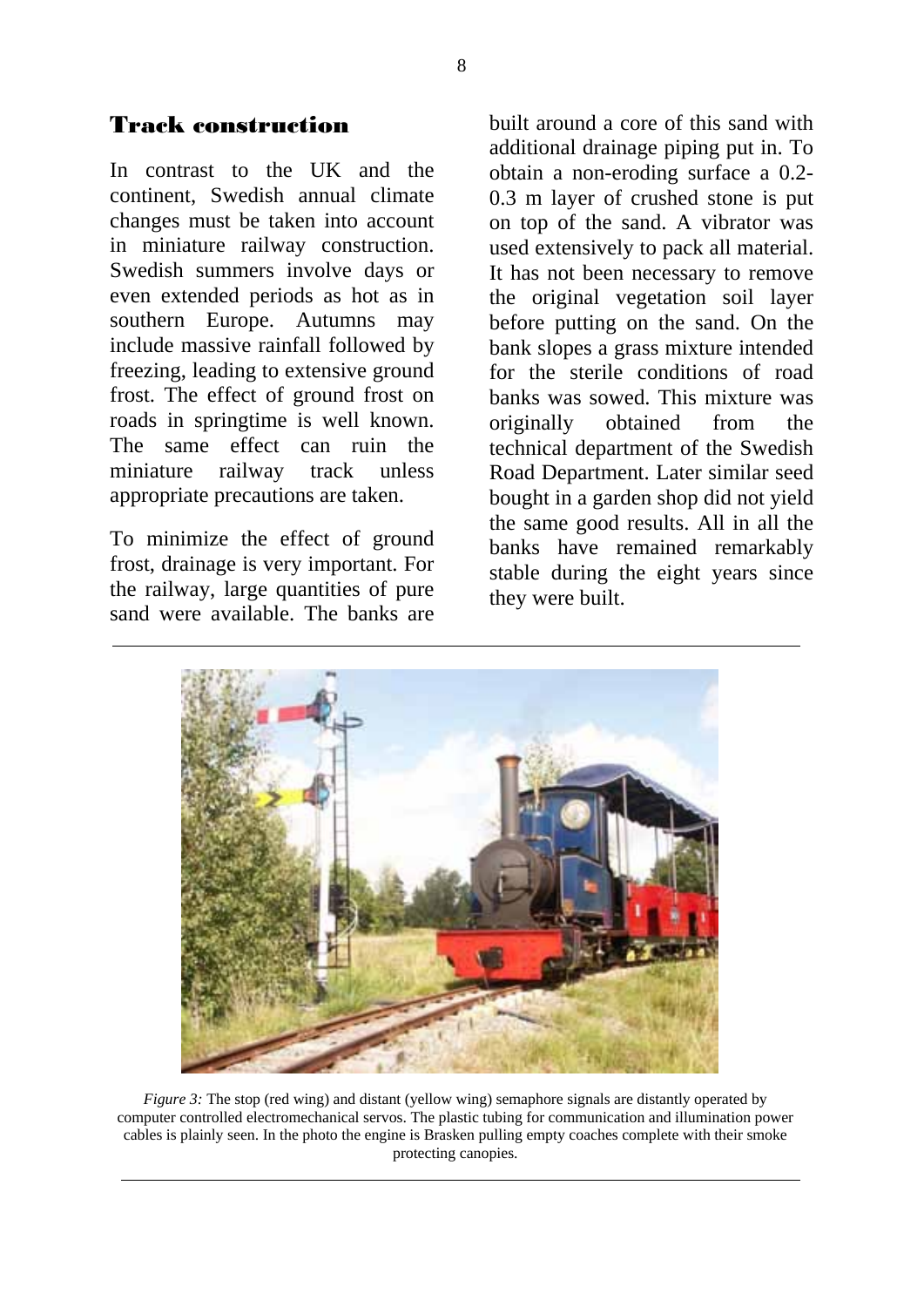

*Figure 4:* Close up of semaphore servo mechanism. The signal wing is connected to the counterweight arm, which in turn is lifted or lowered by a DC servo motor. The motor, its reduction gear and winding drum is housed in a watertight box and pulls the orange string. The rotation of the motor is controlled by end position microswitches. Microswitch responses and DC motor current are checked and controlled by the signal box computer via 4-pole electrical connection to the signal.

Standard sleepers are cut to from best quality larch or oak in 400 mm lengths, with a rectangular or trapezoidal section 35 - 50 mm wide and 50 mm high. No impregnating agent for the sleepers is used since drinking water is collected from a well in the close vicinity of the track. In fact, it is claimed that nonimpregnating larch will age better than pressure impregnated fir, the latter being the customary type of wood for outdoor construction in Sweden. Oak will survive even better than larch. The majority of larch sleepers has been out for eight years, most still in good shape.

The steel rails are from the company "Cromar White" and 26 mm high. They are attached to the sleepers

with the type of screws normally used for sheet metal roofing. These screws are equipped with a metal and a rubber washer to water seal the hole made in the roof sheeting. The screws are almost ideal to hold the rail flange to the sleeper. The screws are self drilling and in spite of a good non-corrosive coating quite cheap to buy in quantities. The one draw back is that they are hardened (to be able to go through roof sheets) and thus a bit brittle. Probably due to ground frost, some screws have been found broken when maintaining the track. For this reason the original screws are currently replaced by heavier non hardened screws with the same type of head. The one draw back with the new type of screw is that sleepers have to be pre-drilled.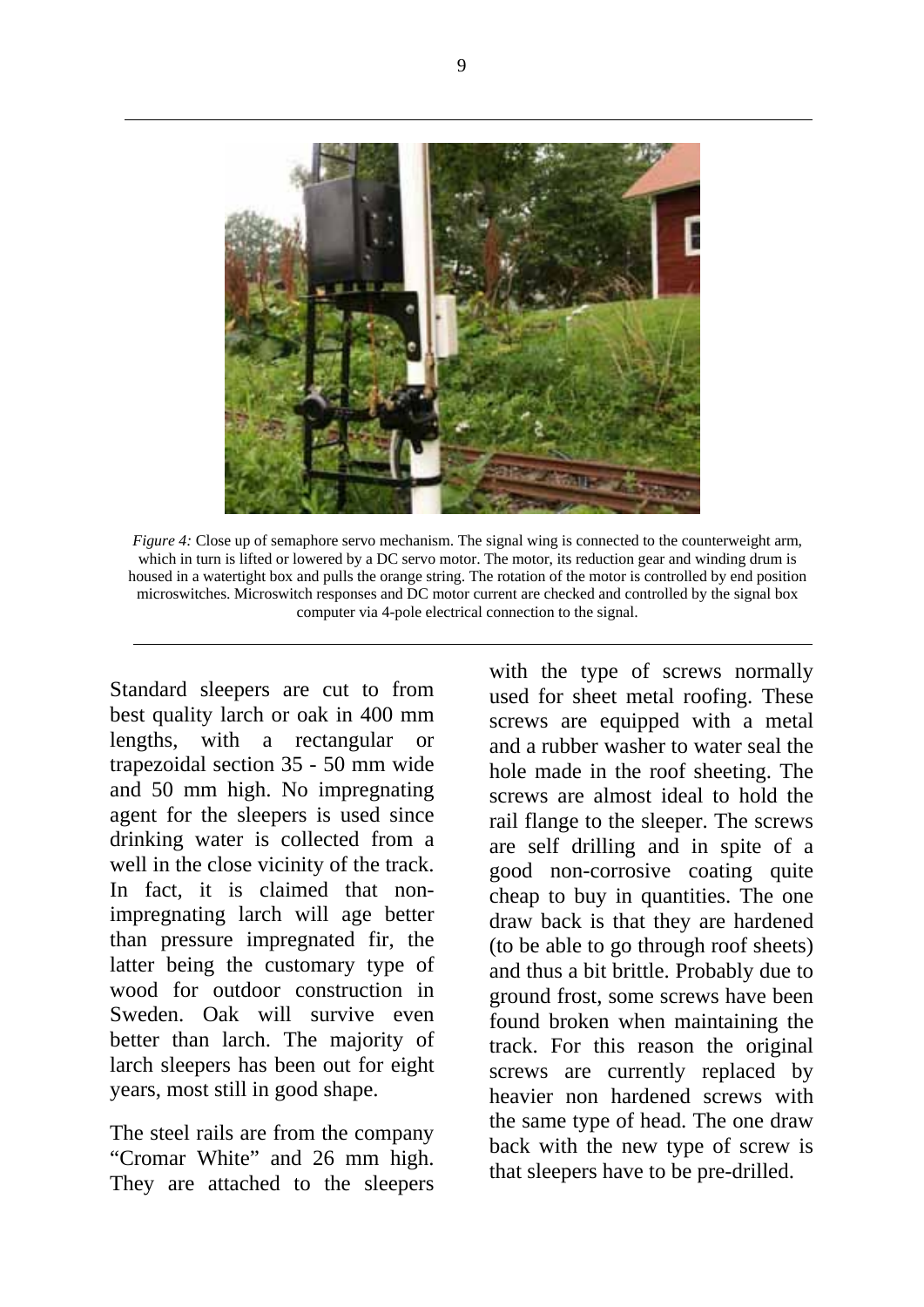The major earth works was completed in the summer 1997, and were allowed to settle during winter for the actual rail laying in the summer 1998. During the winter the required length of track was prefabricated in 4 m straight track sections in a jig providing a 125 mm gap between sleepers. 8 mm holes were drilled in both ends for the rail joints. The section was built to a gauge of 184 mm for the essentially straight stretches and with a gauge 185 mm for the 15 m radius curves.

The actual track bed rests on plastic or glass fibre blanket sheets preventing seed to root itself down into the ground. Track laying consisted of removing one of the rails of the prefabricated track sections so that continuous lengths of track could be formed to the required shape, holding the track temporarily in place by stones while attaching the other rail. M5 screws were used for the rail joints, which were securely tightened. With both rails attached the shape of the track became given and rigid. Rail joints were "staggered" so that the rails on one side were joined at the approximate midpoint between the joints on the other side. Whenever a suitable stretch of track had been completed, it was ballasted with 8x12 mm macadam.

Even the 15 m radius curves could be constructed in this way and smooth bends formed without kinks, without any pre-bending of the rails. However as time went by and in particular during the first winter,

kinks arose at some joints in the curved rail sections. A tool has therefore been made in the form of two heavy section steel levers, which are clamped to the rails about 150 mm apart. A threaded M12 bolt forces the levers apart or to each other thus bending the 150 mm section of the rail. With this tool the rail in the vicinity of each joint can be pre-bent to the required radius to remove the kink and restore the smoothness of the curve. Having used this tool for maybe 25% of the joints in the curved sections the track has by now settled to maintain smoothness with very little further maintenance.

Another climate problem in the form of rail wandering was recognised. What happened was a gradual sidewise shift of track position during extended periods of hot weather. Letting this process develop the intended curvature of track changed so that some parts of the track straightened while curvature grew sharper in between the straightening sections. The increasing curvature eventually developed into real kinks. A remedy has been to put in 50 mm section oak sleepers wherever the side movement is large. The oaks sleepers are drilled to let 12 mm steels rods maybe 800 mm long be driven down through these into the ground. This will lock rail movement. Maybe twenty such sleepers have been put in at critical places and again this seems to have stabilised rail the movement so that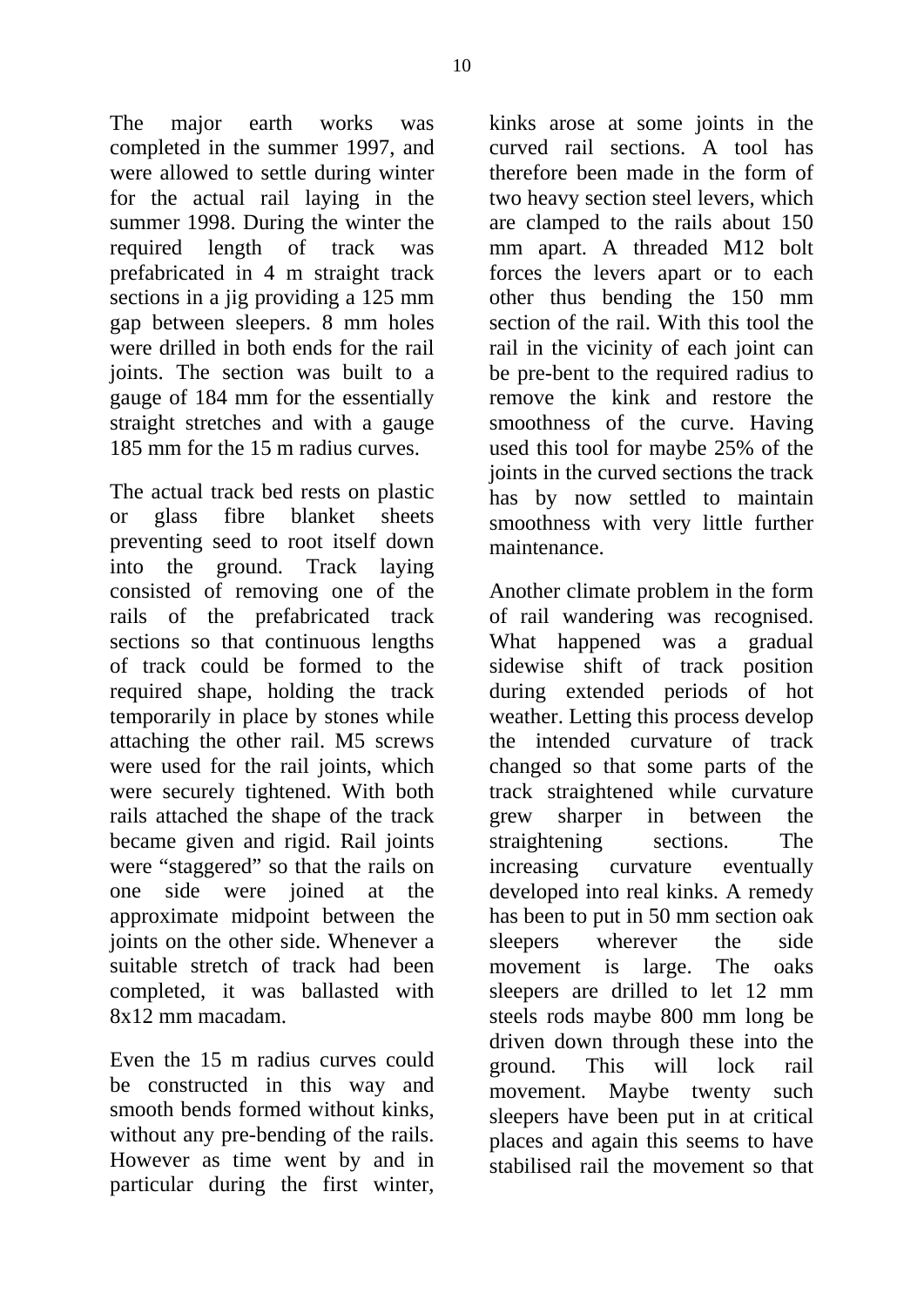rail wandering now is a small problem.

Initial points were bought readymade from "Cromar-White". Later points were copied using the ready made ones as a template. Point thrower mechanism are made in the workshop. The initial points were of aluminium for reasons of cost. Aluminium is however a weak link to the risk of wheel slipping. The later points for the recently built passing loop and sidings are all made of steel.

# Signals

The railway is equipped with a lineblocking semaphore signal system. Semaphores were a forerunner to present day light-only signals. The semaphore outline is British.

Semaphores with red wings are stop signals, which means that stop indication must be obeyed by the train in front of the signal. Semaphores with yellow wings are distant signal, warning the driver that the nest stop signal ahead displays stop indication. The diamond on the signals, indicate on the prototype signal that "Rule 55" applies, viz. that a low voltage system is in place sensing whether there are trains on the track within the line block or not

Signals are located so as to provide outgoing (in contrast to the approaching) traffic control. Thus

the driver is told by the stop signal to remain in one of the three loops in which trains may meet. The driver remains there until he is given a clear sign to go. This occurs by having at either end of a block one push button for request to enter and one push button for the clear declaration. For each loop there is one signal box containing the push buttons for the lines adjacent to the loop. Typically the clear declaration and the request to leave are conducted at signal boxes at opposite ends end of the block. There is one master and two slave boxes, where the master box obtains status, carries out the logic, and provides instruction to either slave box.

The signals were manual, as delivered by their manufacturer "Scaleway Signals" in Bristol. They have subsequently been motorized by DC servo motors, actuating the semaphore mechanics. Servo motion control is accomplished by the signal boxes of each loop.

The required cabling consists of 240 V mains and computer cables in between the signal boxes - these are held together in an underground plastic tube. Between the signal boxes and the semaphores there are low current servo motor cables and 24 V cables for signal lamps hold together in a plastic tube. The 240 V and 24 V cables are of a heavy section, thus shielding the computer cables from any ground current in connection with lightning.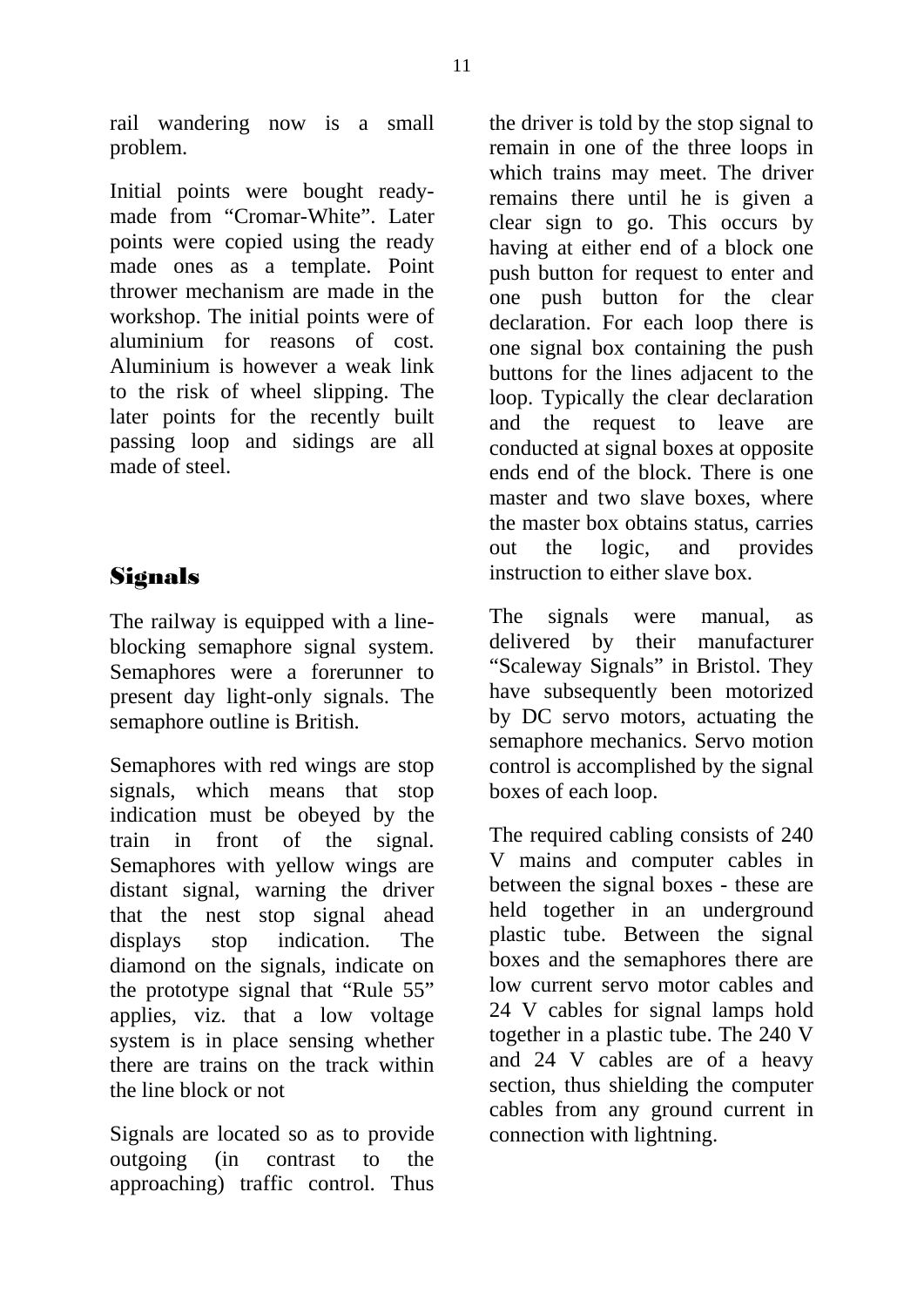

*Figure 5:* The Stanier Black Five and the LMS scale coaches pulling out of the terminus station on a cold autumn day (seen by the amount of steam condensation). The first coach is equipped with an electric motor booster to support operation in rainy weather.

# The coaches

There are two types of coaches – scale and non-scale ones.

The scale coaches were manufactured by Rob Hall in England. Their bodies are made of glass reinforced epoxy. Each coach has one braked and one non-braked bogie. As is the case for the full-size counterparts of the coaches breaking is by means of vacuum and is remotely controlled from the locomotive by a pipe system running along the train. The vacuum brakes have the property that the coaches only will roll freely as there is a vacuum in the system. This means that if the train should split up, e.g. if a coupling should loosen, the vacuum is lost and the train automatically breaks.

The coaches resemble those of LMS, i.e. "The London Midland and Scotland Railway". They are typically British with their curved sides and division into compartment designs, which really are artefacts from the time of horse carriages. Each compartment is only accessible by its own separate entrance while the conductor has his place in either of the train ends where he can supervise the train from the "bow window". The wine red colour was a characteristic of LMS.

In Sweden, the state intervened in the building of railways already from the start in the mid 1800. Apart from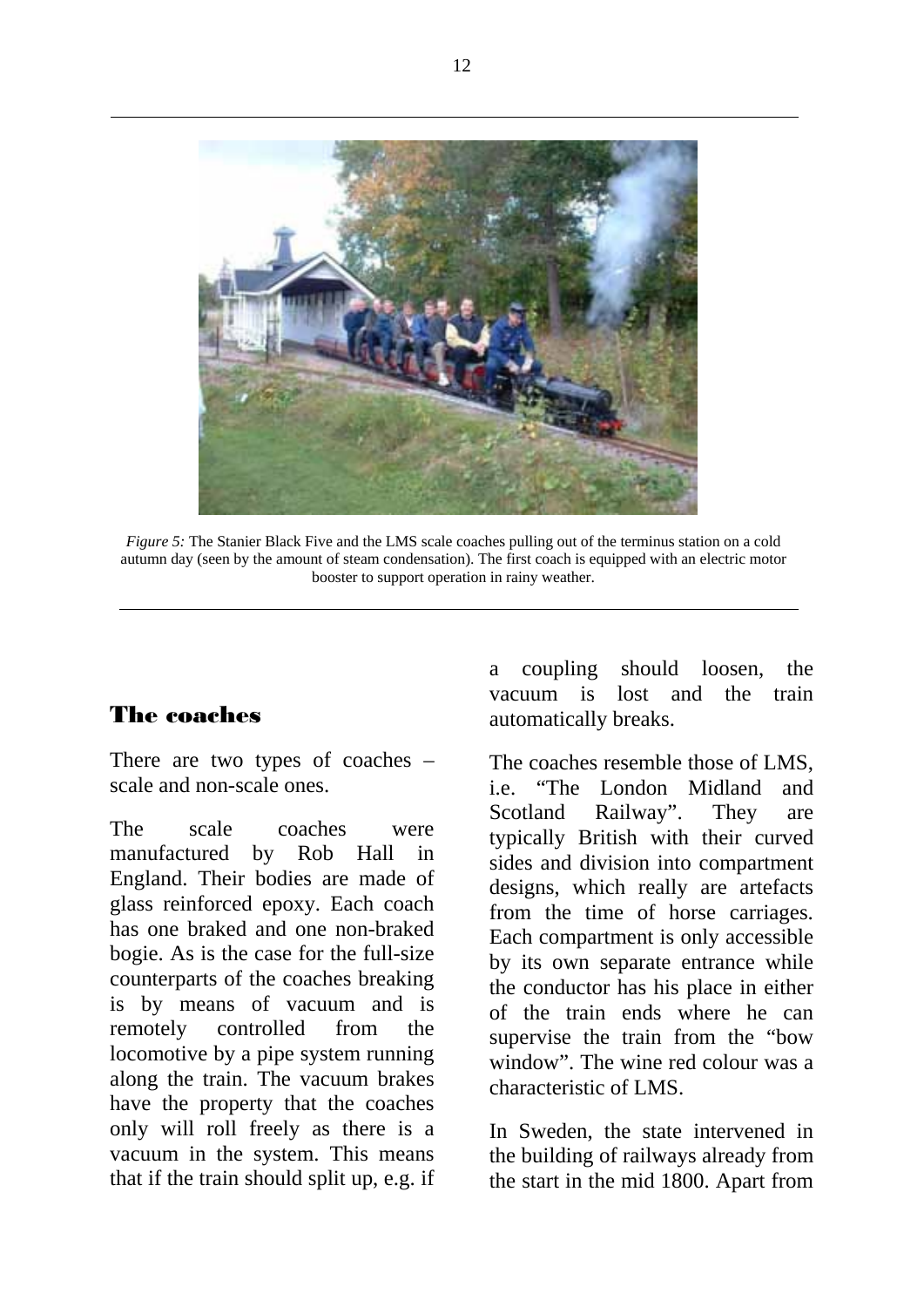the state railway "Statens Järnvägar" there was private railways but generally these were quite small. Rolling stock and locomotives were generally built by specialised Swedish private companies, though in the early stages of Swedish railway development they were imported from Britain or Germany.

In contrast, as late as in the thirties, railway operation in Britain was still carried out by a number of individual companies. Only after the Second World War these were united into a single state company – "British Rail". Each company had their own colour scheme to the coaches, as they had their own design preferences for locomotives". The large companies like LMS had their own plants (Doncaster

Locomotive Works in the case of LMS) providing for the supply of locomotives. The non-scale coaches are manufactured by Scaleway Signals, though they have later been equipped with a canopy. The canopy is not so much for preventing rain, as for preventing soot to fall on the passengers when using steam.

The coach design follows original miniature railway practice and is reminiscent of typical designs from the early twentieth century. Just as the scale coaches, they have one bogie braked by vacuum. The couplings are of the central buffer type, and are similar to those of most Swedish narrow gauge railways.

The weight of the scale coaches is 50 kg and the non-scale coaches 180 kg.



*Figure 6:* Close up of the Black Five cabin. Seen are the steam and vacuum (painted red) brake controls and the gauges showing degree of steam pressure and vacuum. The slit in the fire doors reveals the glow of the fire. In the tender lies the electric booster control.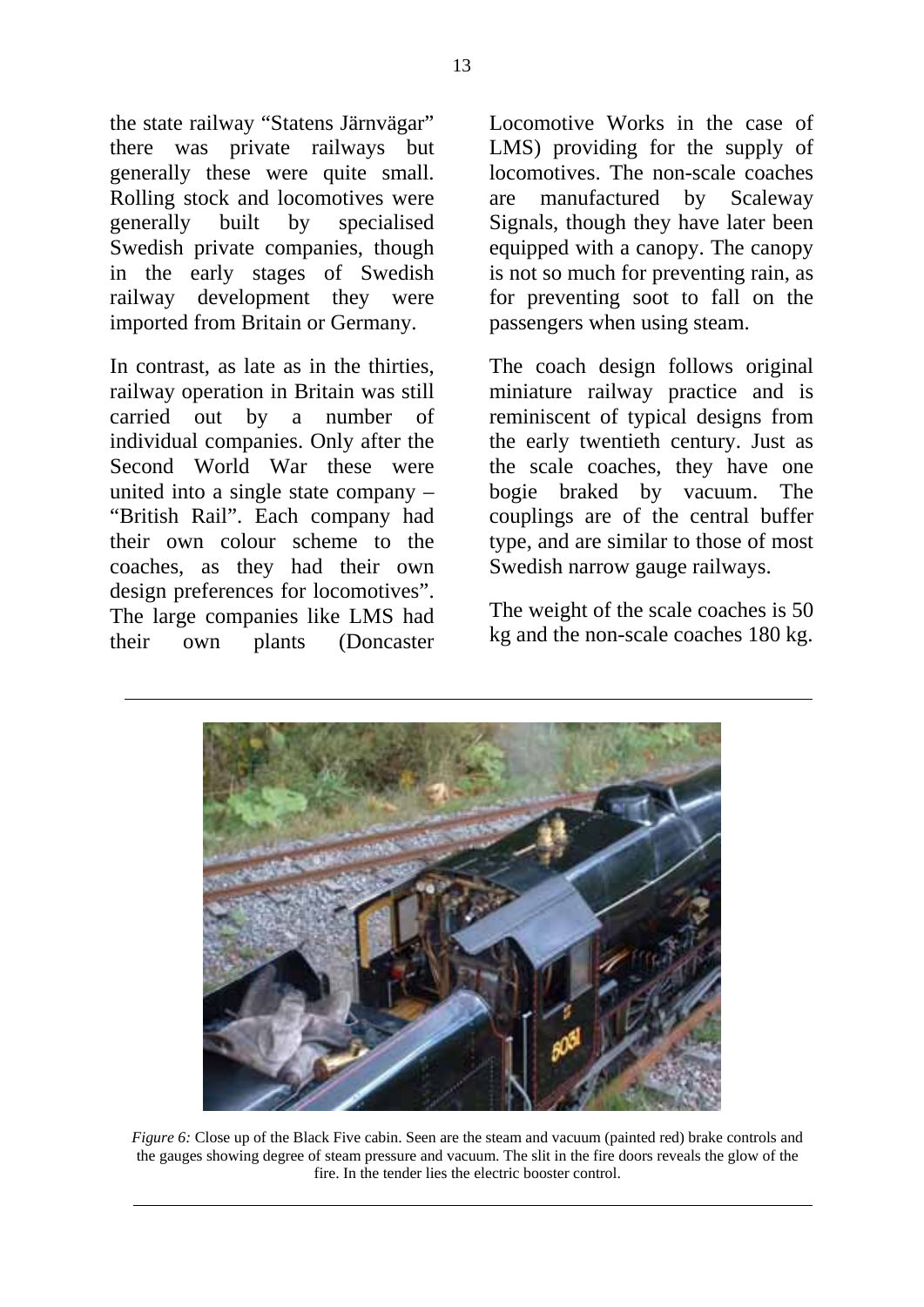Both types of coaches were frequently derailing as originally delivered. It turned out that the coaches were very sensitive to any sideways irregularities in track tilt.

In both cases the coach body rested with its full weight on rollers on top of the bogies. This design has been modified by also installing a central spring adjusted to carry nearly the full weight of the empty coach. By this modification weight of the coach body is fully exploited to increase the bias load on each wheel (rather than having the coach body resting on resting either of the rollers and thus pressing on the bogie wheels on just one side).

As it turned out, the modification has greatly increased the reliability of the coaches and made derailments rare for the scale coaches. The nonscale coaches still derailed with heavy loads. A mathematical analysis of the spring suspension was conducted the summer 2007. It revealed that the original bogie main springs were too light and located too far out from the bogie centre to be functional even when track tilt irregularities were small. A heavy load could result in near-zero rail loads on one side of the bogie, thus making derailment imminent.

The non-scale coach bogies have all been modified according to the analysis. The problem of derailments now seems to be solved.

# The engines

There are in all four completed engines and one in an advanced stage of manufacture. Again they can be divided into scale and nonscale designs.

The three scale locos are accurate and fully working miniatures to the scale 1:8 of full-size steam locomotives. All three models follow British locomotive practise, though they are built in Sweden. The reason for slavishly following British practice is that in the English tradition of model engineering, also for these large scale locomotives there are published designs. In view of the limited model engineering experience in Sweden, the three engines follow closely these designs.

In spite of their smallness, the engines are surprisingly strong. The "tractive effort" of the "Black Five" is 500 N. for instance. The speed is not so great – 10 km/h - so the developed power is just 2 HP. The thermal efficiency is about 3 %, which means that the heat power developed by the burning coal is 50 kW – enough for the heating of two ordinary villas in Sweden at wintertime! The gradients of the railway restrict train weights to 1.5 tons. On level ground the weight can of course be much greater.

The other completed scale engine "Jonas Bagge" is about 1/3 as strong as Black Five. The still incomplete third scale engine "Paddington", though considerably shorter, has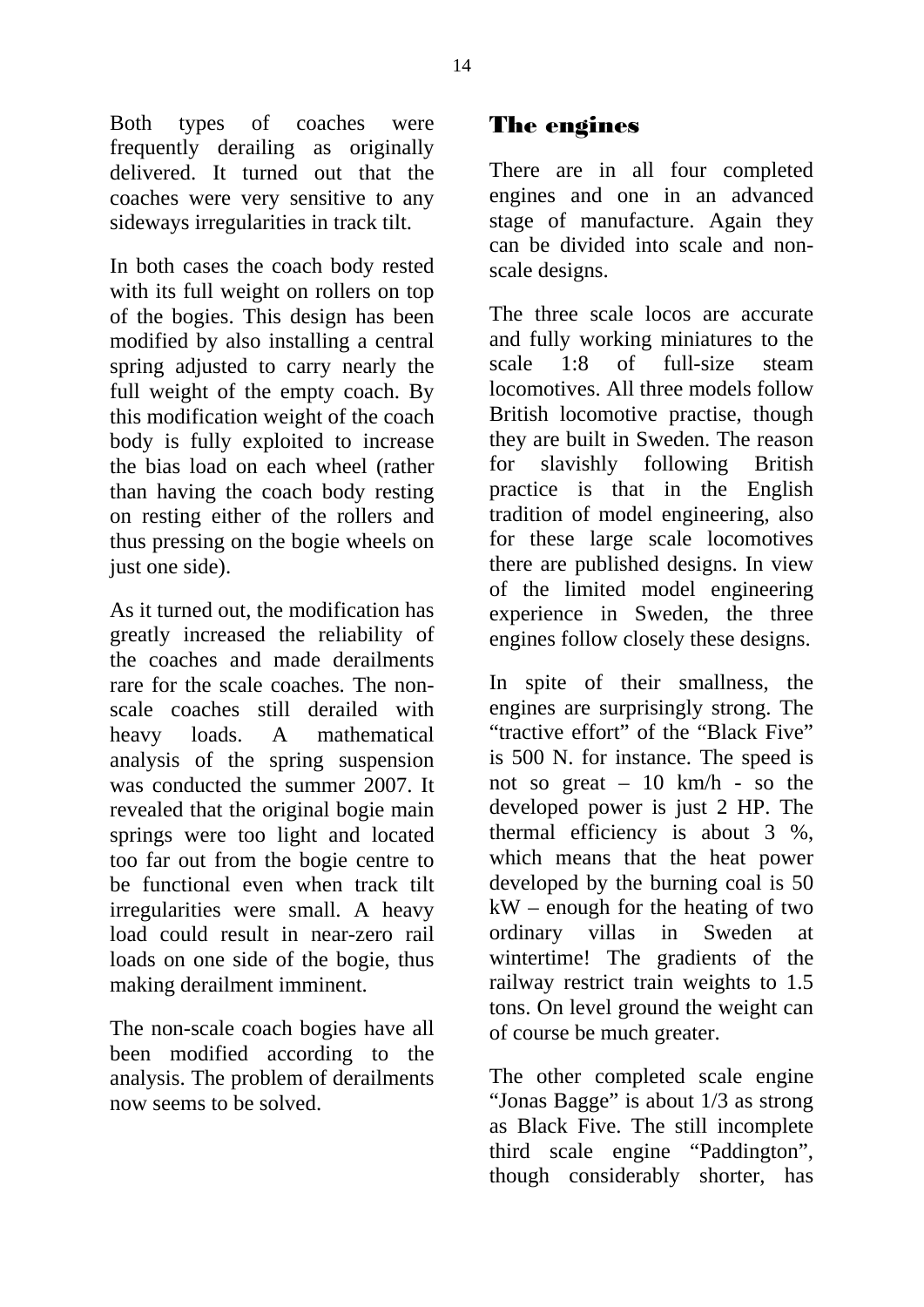essentially the same cylinder dimensions and weights on the driving wheels as "Black Five". It should therefore be able to pull just as well as "Black Five", though at a slower speed (the boiler and thus its steam generating capacity is smaller).

Steam pressure is 7 bar for Black Five and Jonas Bagge and 8 bar for Paddington. In all models the steam is superheated, increasing the temperature from 170° C in the boiler to maybe 250° C reaching the cylinders. At full power, the "Black Five" consumes 1 kg. of coal and 7 liter of water per kilometer. High grade coal, such as "Welsh Steam Coal" or Antracit, is called for. Because evaporation is so large the water must be free from lime and other mineral deposits, so rainwater is used.

*Stanier Black Five:* The model was built by Bengt Jansson between 1975 – 1980. Construction time amounted to 5500 hours. For several years the engine ran at the "Sandlidsbanan" in Borås, carrying 13 000 passengers and totalling a distance of 1 000 km. A new boiler was fitted 1996. The engine was brought to Mutebo-Aspnäs Jernväg in 1998 after which the vacuum brake system was added. Between 1999 and 2006, it was responsible for all running at Mutebo-Aspnäs Jernväg. This means running 900 km carrying about 9000 people.

The original Black Five was one of the most common and successful of all British locomotive types. It was designed by Sir William Stanier at the LMS in 1934. 842 engines of this type were produced, many which stayed in service until the close down of the steam era in England in 1968. The type could handle most jobs from goods trains to fast passenger traffic operating at speeds up to 90 mph (145 km/h).

William Stanier belonged to the last generation of steam locomotive developers. Others were Sir Nigel Gresley in England and André Chapelon in France. Using new materials and scientific design methods they produced steam locomotives during the thirties capable of operating at speeds of 160 km/h and more. Development came to a halt with the outbreak of the Second World War. After the Second World War there was an immense demand for expedient ways of performing the enormous transportation task connected with regaining what had been destroyed by the war. That meant a massive introduction of diesel locomotives and the end to the steam locomotive development. Still 12 "Black Fives" are preserved at various museums and veteran railways.

The early electrification in Sweden (starting in earnest already in the twenties) meant that Sweden did not participate in this late development of "high end" steam. Nor was the permanent way in Sweden of a standard, which permitted high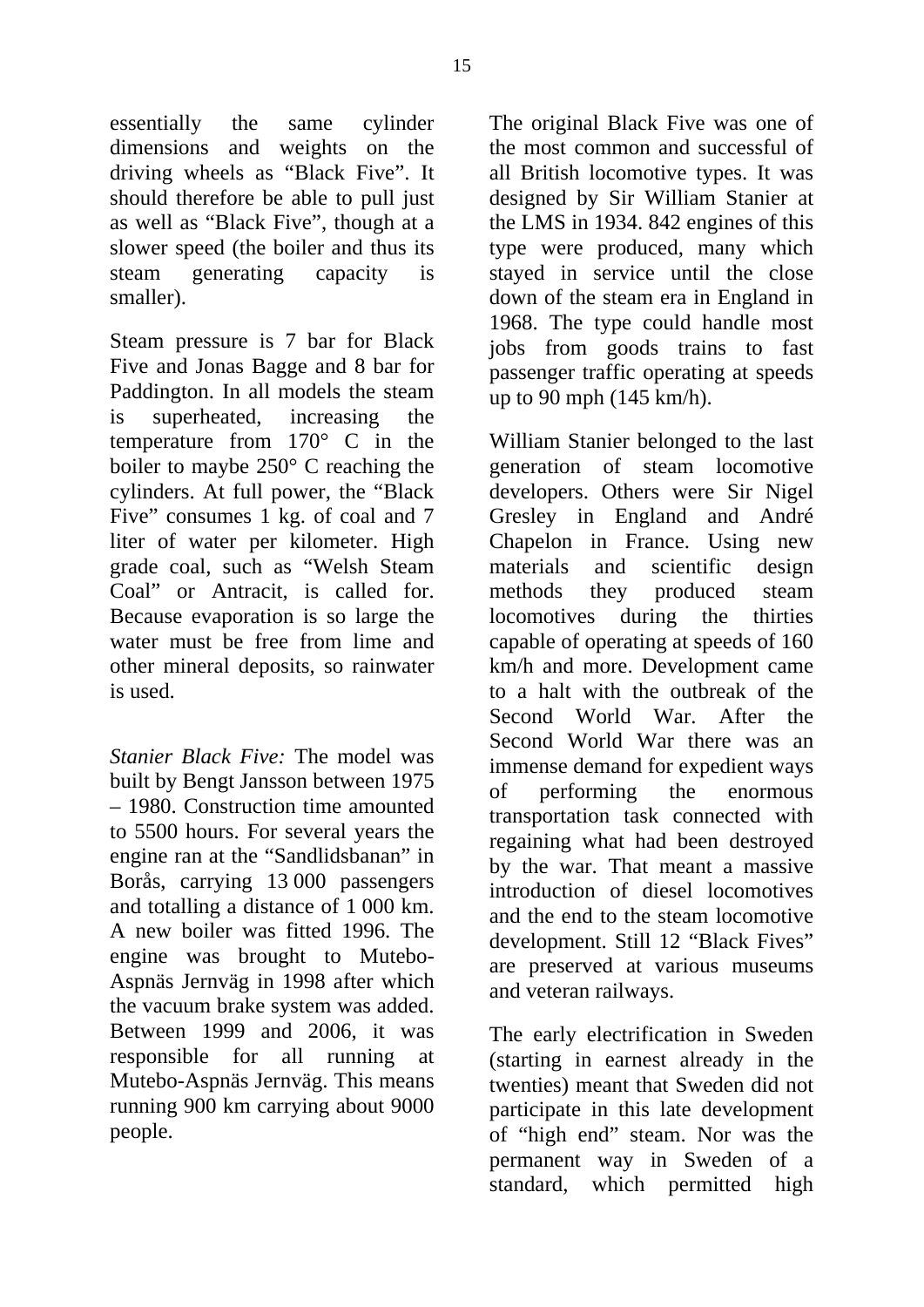

*Figure 7:* The Stanier Black Five and Jonas Bagge standing side by side in the workshop. Note the saddle tank and the small boiler of Jonas Bagge.

speed running as in England, France or Germany.

*Paddington:* Dick Larsson started upon this still incomplete model. It was acquired to the Mutebo-Aspnäs Jernväg in 1999.Orginally it was intended to relieve "Black Five" handling passengers to the railway. Later on this plan had to be reconsidered. Scale models wear to rapidly and will in not so many years be run down by the intense use.

 "Paddington" is a model of the 1500 class of locomotives designed for the needs of GWR in 1948. While Black Five is a tender engine, which carries its water in separate wagon, coupled to the locomotive, Paddington is a

tank engine, which carries its water and coal in tanks onboard the locomotive. This was the preferred arrangement for engines, which had to run in the backward directions just as often as in the forward. However, these engines were less suitable for long distance trains which required ample amounts of both coal and water.

Great Western Railway – GWR – was one of the big British private railways, apart from LMS, before nationalisation. It provided for the west and northwest train services from London reaching Cornwall and Wales. Its terminus in London was Paddington station. The 1500 class was designed for heavy shunting duties. However, the shunting role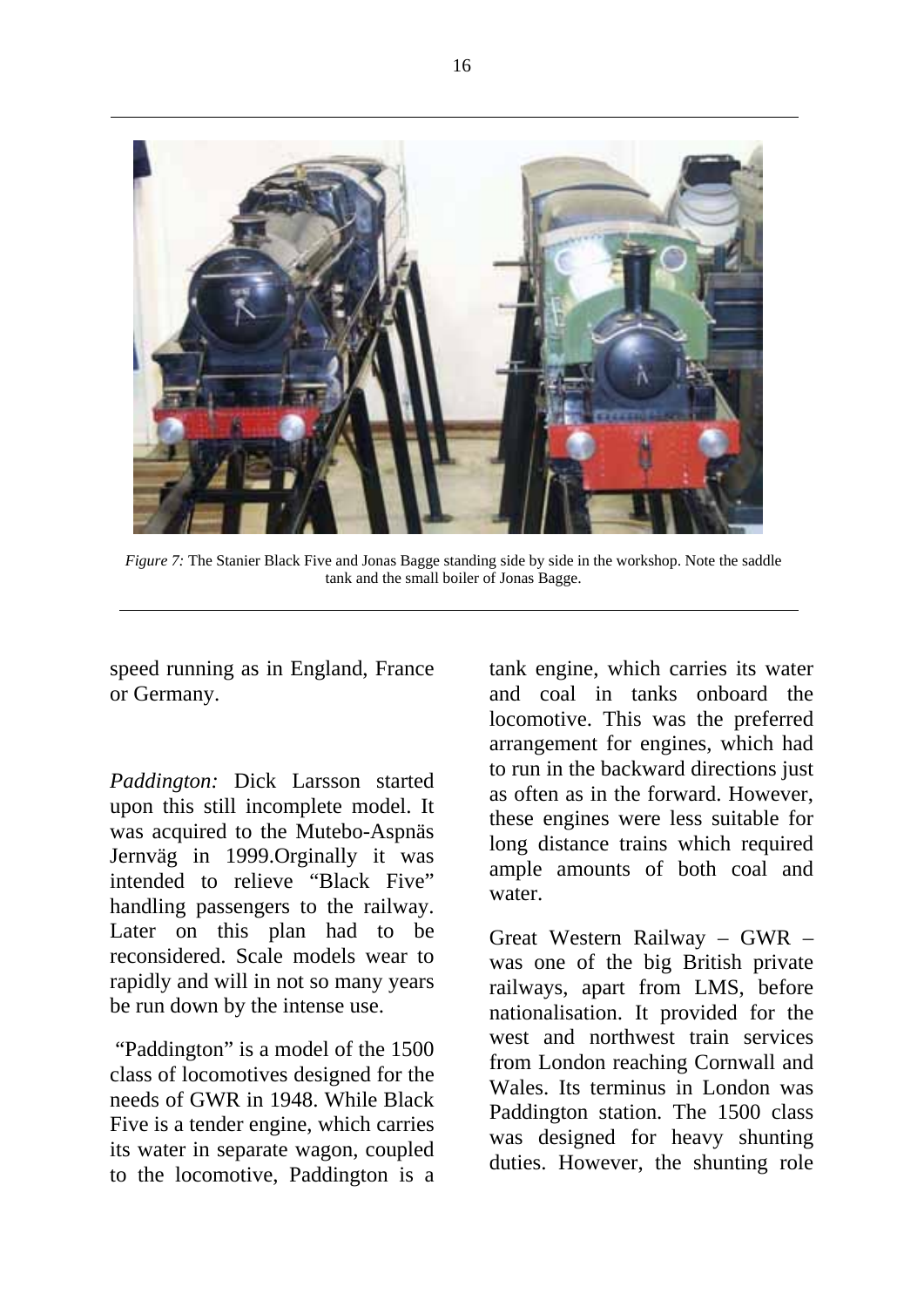

*Figure 8:* The 1500 class engine model. The relatively large dimensions of boiler and cylinders are evident.

had already been given to diesel locomotives as the class emerged out of Great Western Swindon Locomotive Works in 1949. In effect this meant that production was terminated after only 12 engines of the class had been built. The engines were given the job of pulling empty coaches between the depot and Paddington station. All were withdrawn from this duty by 1963. Several were sold and found work for a few more years on industrial sidings. One engine of the class remains and is still in working order on Severn Valley Railway.

Like "Black Five", the 1500 class is an example of "modern" steam locomotive practise. A common feature is the tapered "Belpaire" boiler (the name is from the Belgian inventor Alfred Belpaire) Characterised by a conical boiler barrel ending in a firebox as large as in consistent with the loading gauge. This type of boiler was held in high esteem by GWR as providing superior performance over the cylindrical locomotive boiler used in Sweden for instance. This high regard may have been well founded, since the shape was inherited in most of the very late designs for steam locomotives in Britain, performance evidently outweighing the considerably more difficult manufacturing of the conical Belpaire boiler.

*Jonas Bagge:* It was mentioned in the introduction that the railway started with the making of the chassis for this little model some thirty years ago. The boiler was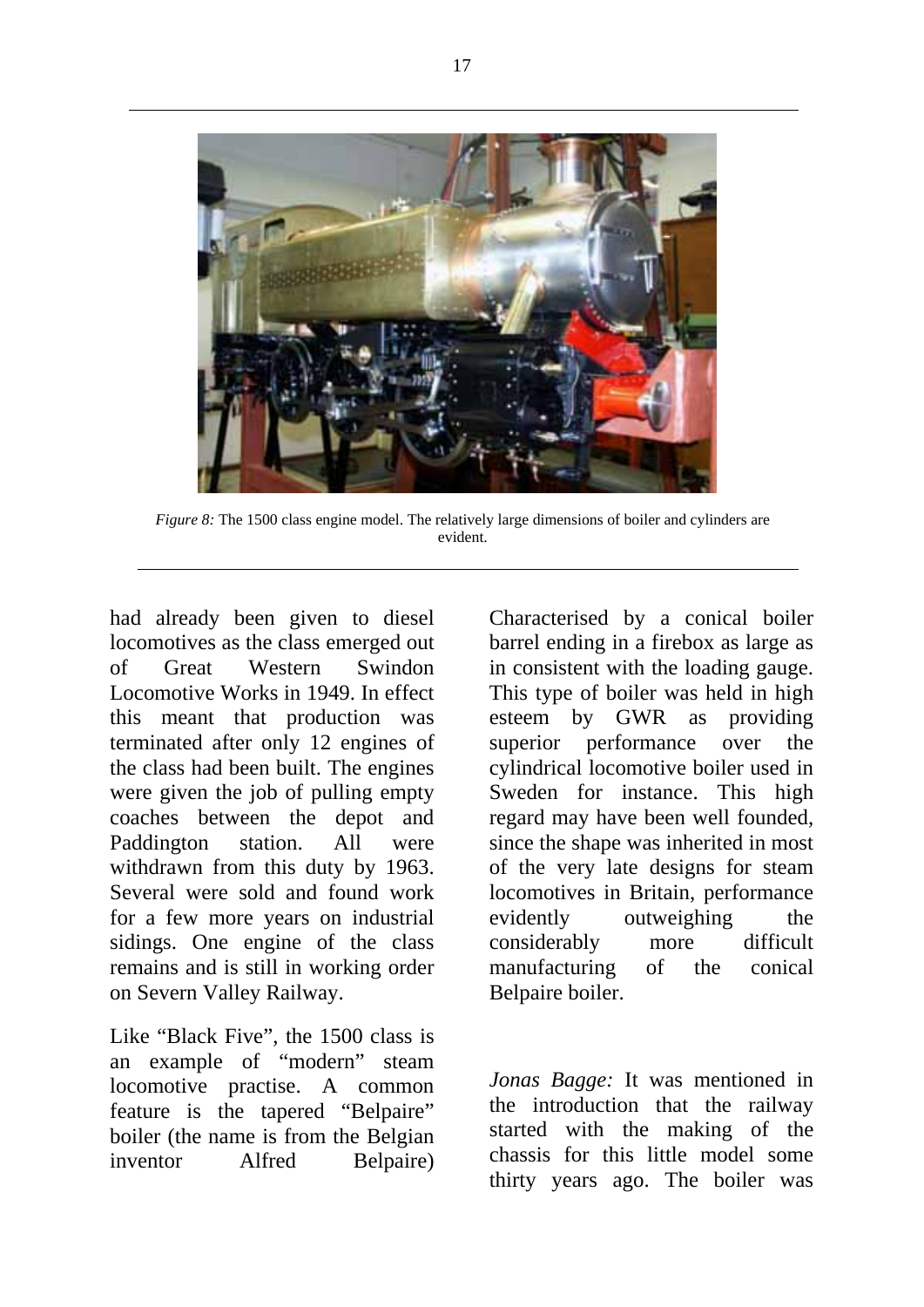

*Figure 9:* For comparison. A full-size 1500 class engines now preserved at the Severn Valley Railway.

made in England. After many years in an unfinished stage, Bengt Jansson completed the model in 1996. Overall time for its construction was 2500 hours.

The British naval engineer Ken Swan designed this model. It is not an exact replica of any specific fullsize engine, though it adheres to the design used by "Stephenson and Hawtorn Locomotive Company" at the end of the nineteenth century for light industrial tank locomotives, so in this it is also a scale model. "Stephenson and Hawthorn", "Beyer and Peacock" and several other British locomotive manufactures operated beside the locomotive plants belonging to the big private mainline railways in Britain. These other locomotive manufactures thrived on export business, shipping their locomotive to all over the world – not least the British colonies. Also they produced small engines for domestic use on the small private railways and for industrial use.

A characteristic feature of Jonas Bagge is the saddle tank riding on top of the boiler. The saddle tank is very common feature of older industrial locomotives. This was allowable since boilers still were quite diminutive  $-$  coffee-pots they were called later. In contrast the 1500 class exploits a so-called Pannier-tank arrangement, allowing for boiler diameters just as large as for Black Five. There is one striking anachronisms concerning Jonas Bagge – superheater was not invented when this type of locomotive was made. Superheating is a sacrifice to well-working model.

The name Jonas Bagge derives from one of the early Swedish scholars in mechanical engineering, who was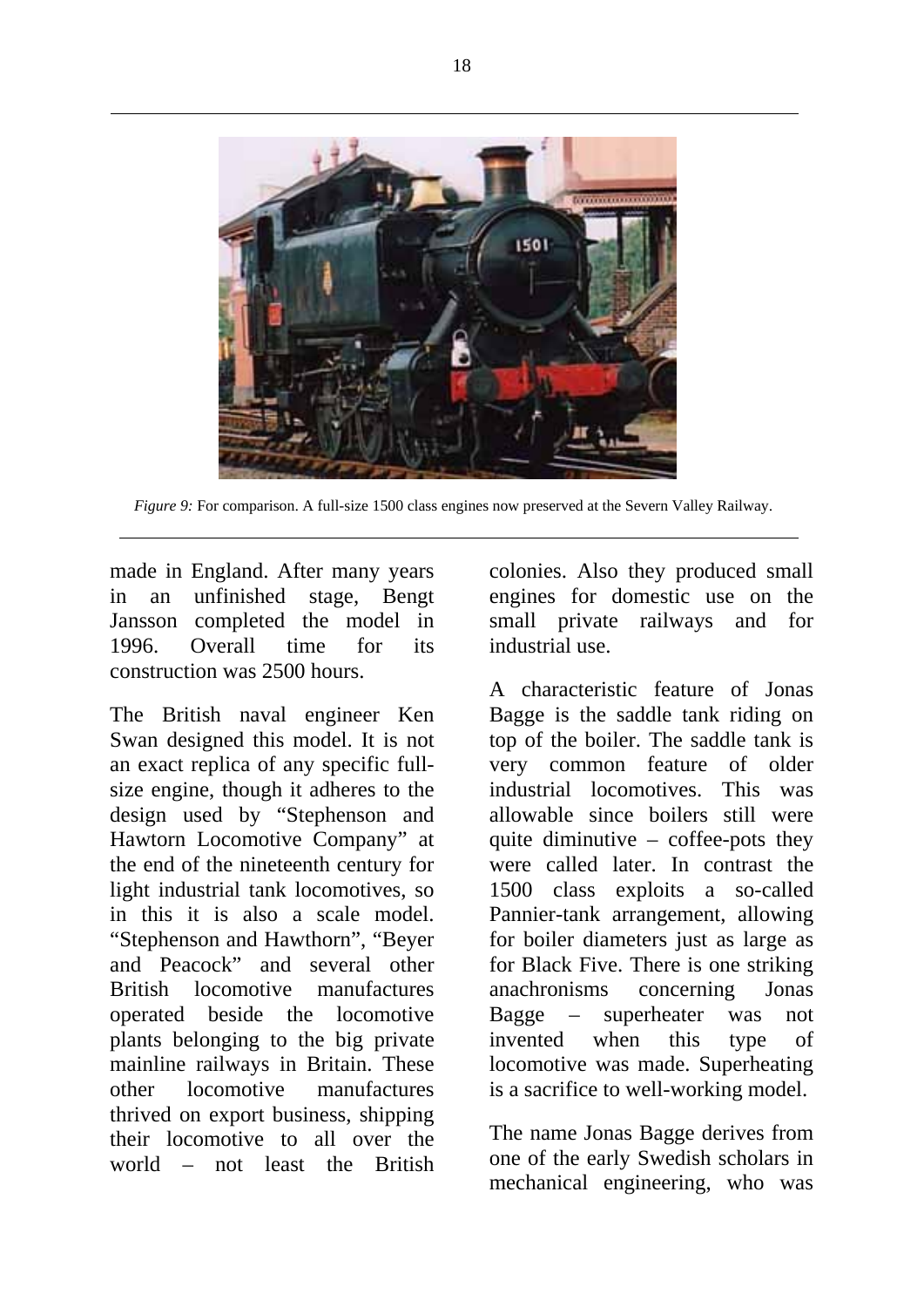active in the mid-nineteenth century in Sweden.

*Honken:* As said, over the years it has become evident that models in scale 1:8 are too fragile for commercial use. They will certainly do the job during favourable circumstances. However in rain they slip, and wear from that. They become dirty, possibly rusty and require a very careful and extensive maintenance to keep even reasonably in shape. As a remedy the petrol locomotive Honken was bought for the season 2004. Honken is made by the company "Roanoke" (Dave Carder) in the tiny village of Bratton Flemming in Devonshire. The company produces this type of engine in fairly large numbers – they are used as back up engines on many miniature railways.

The engine has an outline of industrial narrow gauge diesel engine. Actually the motor is a 9 HP industrial petrol engine driving the wheels via a hydrostatic gear box. The engine weights about 300 kg, providing a tractive effort slightly better than the Black Five.

*Brasken:* The inadequacy of scale 1:8 engines has been noted by several miniature railway operators. An innovation was made when Roger Marsh, several decades ago, came up with steam engines that were not models but more very small real narrow gauge steam locos taking the narrow gauge practise to the extreme of only 184 mm gauge. Actually also in this context there is an old tradition started by Sir Arthur Heywood of designing not models but practical steam locos for 15" gauge.

This practise has been followed by Trevor Stirland, who together with his family operates the company "Exmoor Steam Railway" also located in the little village Bratton Flemming. Brasken is an example of this "Exmoor type" steam loco. It is designed to be able cope with the tasks of a commercial miniature railway running, requiring performance in all types of weather, a reasonably comfortable riding for the driver, simple maintenance and so on. In contrast to the scale locos it burns full-size coal lumps. Just as Honken, Brasken is equipped with vacuum equipment for breaking of the coaches.

Though not a scale model, Brasken reminds in general layout very much of two feet narrow gauge steam practice, in particular in its British version. The bright colours, the lining and the brass (hopefully polished) are all examples of that. So are the tall chimney and steam dome and the outside frames with exterior cranks.

Brasken is about three times stronger than any of the other locos. It weighs in service about 900 kg.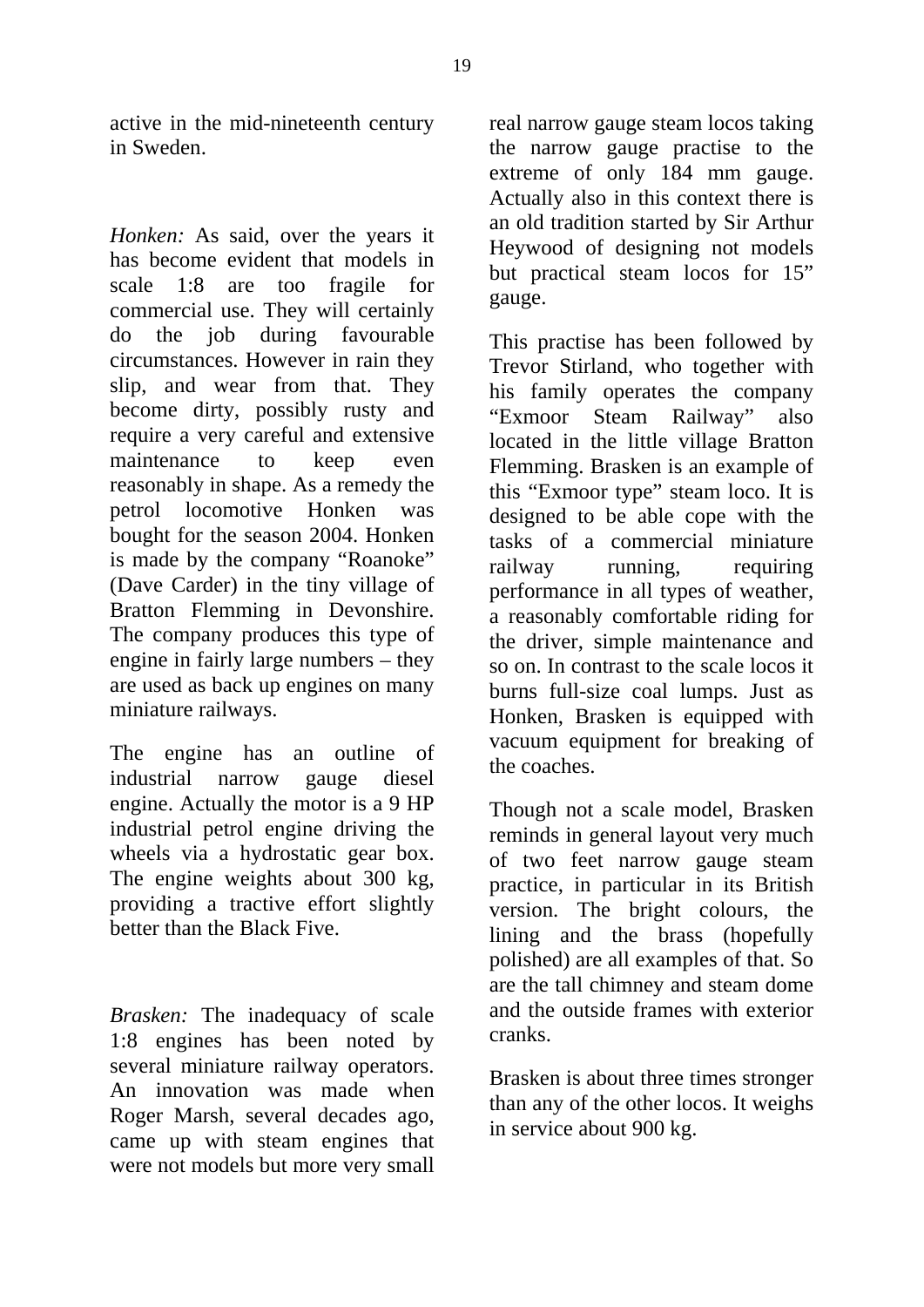

*Figure 10:* Honken with an appropriate load of passengers.

#### The future

What about the future of Mutebo-Aspnäs Järnväg? What are the possibilities of expansion?

As for the track itself it can not be largely modified within the current land lot. One could of course speculate what could be done if boundaries were of no hindrance. For instance the track could be expanded to the village "Skeda Udde". Still it is not clear what could be gained by that. Would the pleasure of going with the train increase by this to such an extent that ticket price could be raised to cover the investment and maintenance of the longer railway? This seems debatable to say the least.

Another expansion is by increasing train length. Presently, four coaches are the maximum length simply because this is the number of coaches available for either the scale or non-scale trains. However, given more coaches, the strength of Brasken allows train lengths to be increased. There is however an increased risk for accidents in doing so. With longer trains the driver can not view the train and the passengers as well. Also if a long train would derail inertia would be very large and there is a risk of coaches piling up on top of each other with injuries following. Even presently Brasken with four coaches and 20 adults amounts to an overall weight of 3200 kg.

Another type of expansion is by increasing train density. This is a true possibility – it is "simply" more a problem of having a sufficient number of drivers. Willing,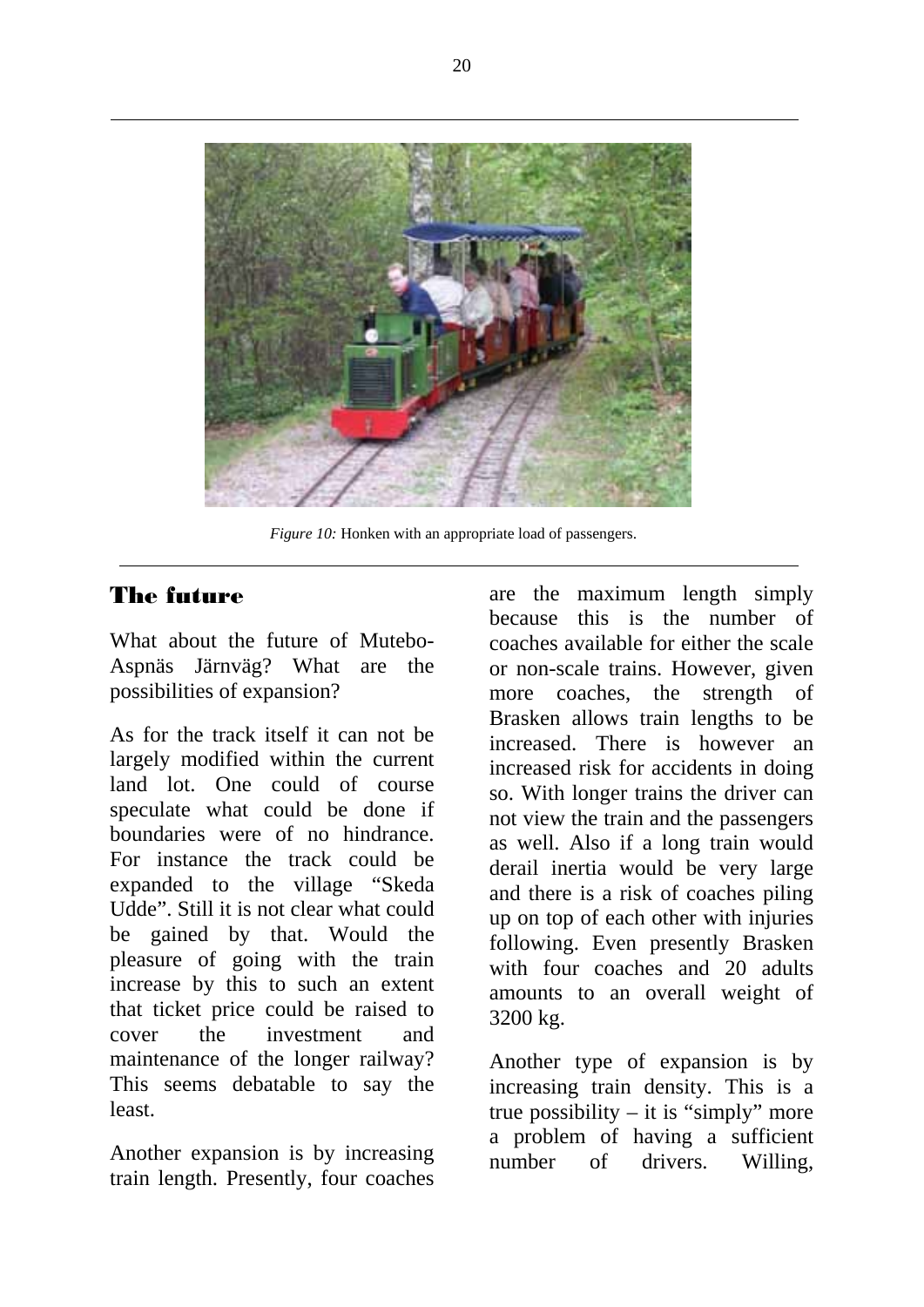

*Figure 11:* Brasken being cleaned outside its shed. Note the arrangement with outside frames and cranks. The valve gear is of Marshall type, also characteristic for well-known Ornstein and Koppel narrow gauge engines. It has the advantage of avoiding the complexity of an expansion link, present in most other valve gears.

sufficiently skilled and reliable drivers are however few and rare.

The best way forward is considered to be to keep to the established and successful practises but to continue to introduce novelties in the operation, like new engines and coaches With an increasing variation in what is offered new and old customers alike would come and visit us and a few would no doubt like to function as volunteers keeping the railway active and eventful.

Plans for the future involve new non-scale coaches of a luxurious and practical design, as well as a new

engine. The choice of engine is a consequence of both practical experiences, e.g. a wish to avoid the fragility of scale 1:8 models, and the popularity the scale models has with visitors. Then a good compromise would be scale models of large narrow gauge engines. In the scale 1:5 or so a large narrow gauge engine is very massive and as strong as Brasken, but certainly so much more reminiscent of full-size steam practice. At the same time it just so much more robust in its general dimensions that it's a practical proposition for the commercial running.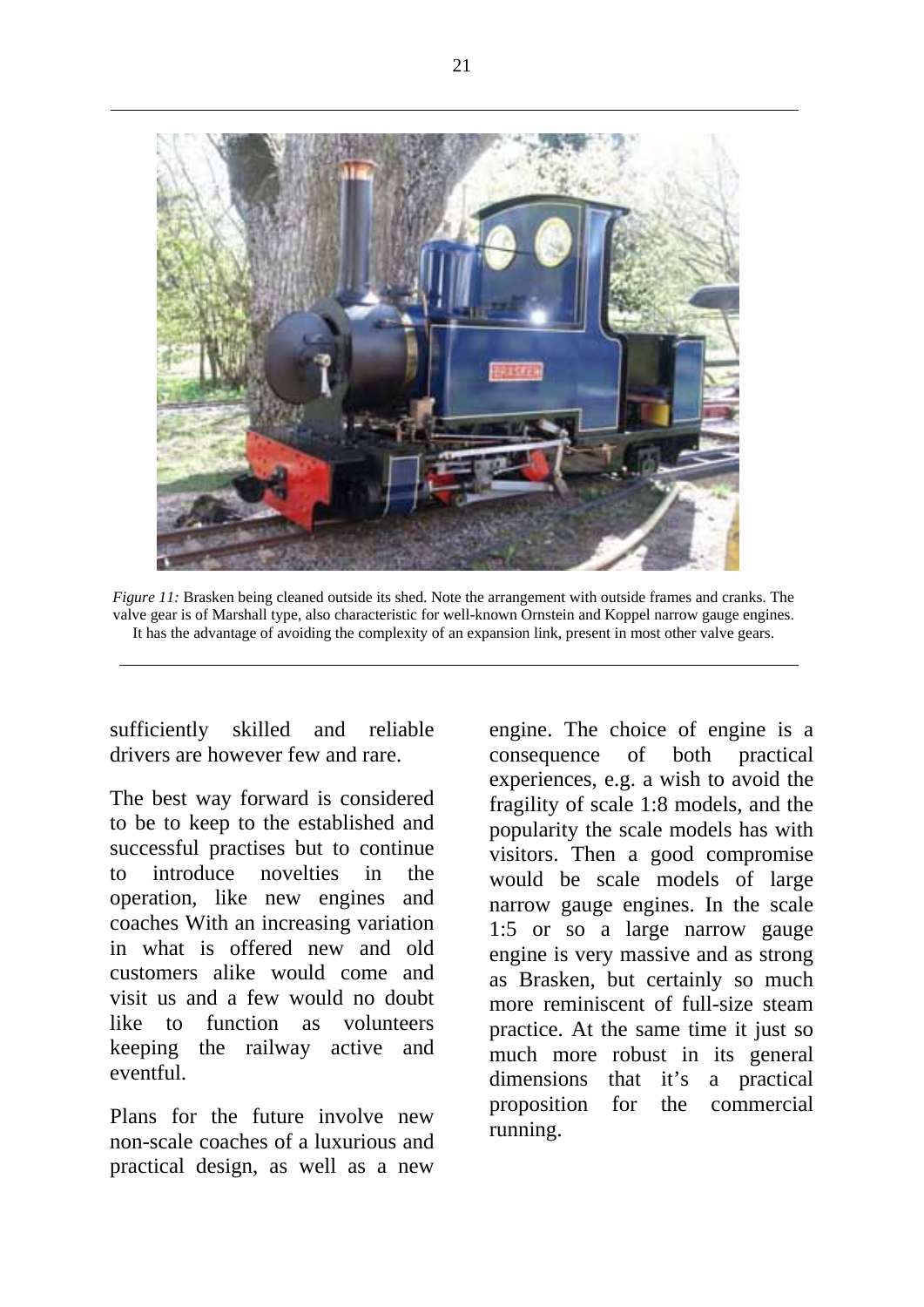

Close-up of Paddington's motion gives a clear impression of the near-scale proportions of the model.